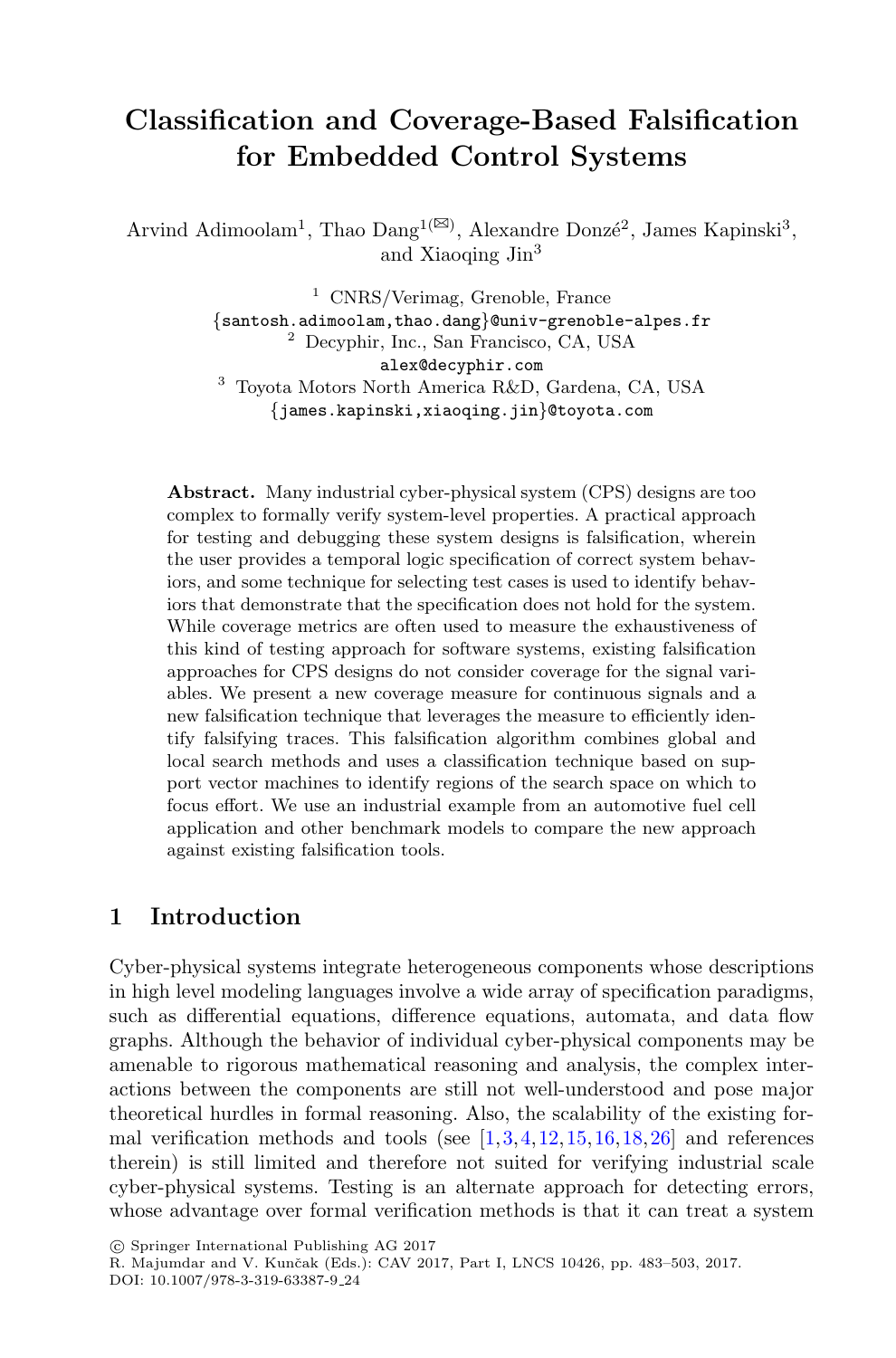as a black box, meaning that no internal description of the system is required. In black box testing, only an interface of the system with the external environment is described. Although testing can be applied to large scale cyber-physical systems, as attested by its use in industry, it does not provide proofs of correctness. In other words, black box testing can only detect bugs, and when it does so successfully, it means that the system design has to be corrected. Nevertheless, when the testing process does not find any bugs, we cannot draw any conclusion about its correctness. If the falsification is unsuccessful, then information about the potential validity of the correct behavior of the system would be of great interest to the designer. This information can be provided in terms of a testing coverage measure.

In the existing research on cyber-physical systems testing, the focus was generally on *state-coverage measures*, that is measures to characterize the portion of the state space covered by a test suite. An example is star discrepancy  $[6,11]$  $[6,11]$ , a notion borrowed from statistics that indicates how equi-distributed are a set of tested points in the state space. Some other measures are dispersion [\[13\]](#page-19-7), which indicates the size of the largest unexplored areas, and grid-cell count [\[25\]](#page-20-3). Although these state-coverage measures can serve as a possible means to compare coverage of testing data generated by different algorithms, these measures exhibit the following drawbacks. Typically, a test generation algorithm guided by a state coverage measure tries to sample test cases in the areas that are not well explored; however, in industrial scale system models describing interactions among a large number of heterogeneous components, information about the state can be hard to obtain. Additionally, such systems can have low controllability, meaning that it is difficult or impossible to reach some regions of the state space. In such a case, the algorithms can expend a large amount of time attempting to explore unreachable regions. So, state coverage measures are not appropriate for analysis or guidance of the testing effort on many cyber-physical systems.

The present work addresses the shortcomings of the state-coverage-based techniques by instead focusing on *coverage of input signal spaces*. We develop a new test generation technique that is based on covering the input signal space rather than the state space. Previous test generation methods have considered coverage of a parameter space (such as in  $[9]$  $[9]$ ); the way that we handle input signals is directly related, as we consider the class of finitely parameterized input signals.

While coverage is important during testing for providing confidence in correctness of the system behavior, bug detection is still an important goal of testing. Usually, there is a mutual tradeoff between satisfying the two criteria. Achieving good coverage entails exploring a large portion of the search space, most of which would correspond to correct behaviors. Whereas, the objective of a falsification procedure is to find incorrect behaviors, which would require focusing on behaviors close to incorrectness. Most falsification methods are based on minimizing the behavioral robustness with respect to a property under test; the robustness measure here indicates how far the behavior is from violating the property. A common drawback of such falsification methods is that the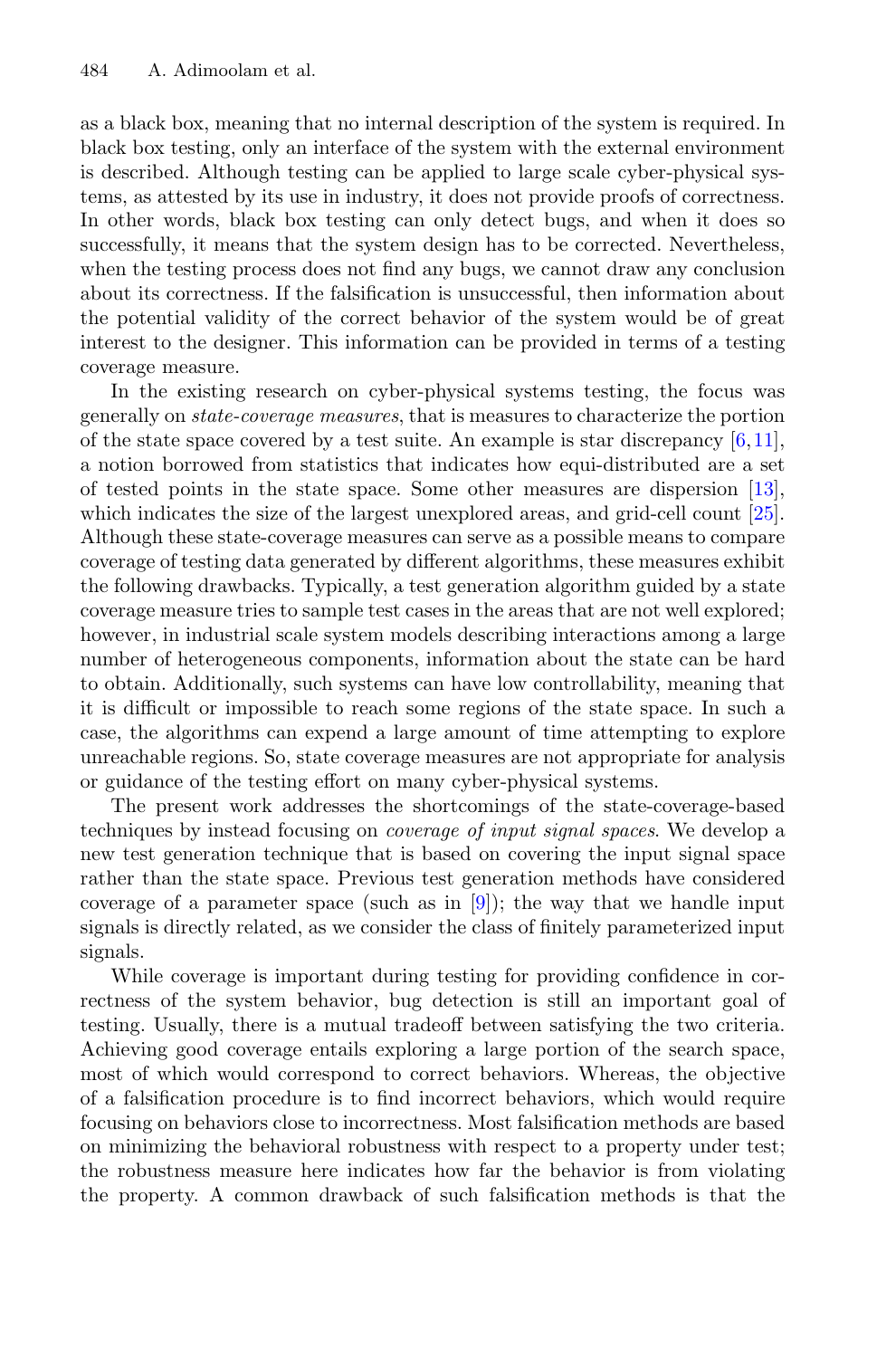optimization procedures can spend a significant amount of computing time near local optima that may not correspond to a false behavior. Therefore, a criterion like coverage can help overcome this drawback, since seeking to improve the global coverage would drive the search process out of the areas of local optima. One way to achieve a good compromise between coverage-driven and local search-driven testing is to initiate the search procedures from points that are separated by some threshold distance. This insight was used previously in the tabu search method, which ensures that all the starting points are well separated [\[7](#page-19-9)]; however, apart from ensuring that the starting points are well separated, it is also desirable that they are chosen in regions in which one can reasonably expect to find an incorrect behavior. That is, heuristically speaking, a starting point should have a low robustness value.

Based on the above observations, in this work we present a falsification algorithm that combines the following three essential ideas:

- Defining a coverage measure for quantifying the exploration of input signal space during testing.
- Guiding a randomized global search procedure by performing robustness classification: the classification divides the search space into regions with different potentials of falsification characterized by the robustness of evaluated test cases. Our classification is inspired from linear *support vector machines* [\[8](#page-19-10),[17\]](#page-20-4).
- Using local search in regions classified as less robust. The above-mentioned global search together with an iterative classification procedure does converge towards an incorrect behavior, if it exists. However, to speed up the convergence, instead of continually classifying, we can use the information obtained from classification to efficiently initialize a local search within each classified region. Note that in general, local search with arbitrary initialization can perform poorly. Therefore, by alternating classification and local search we can achieve a better convergence while assuring a good coverage of the input signal space (because in general local search does not take into account this coverage criterion).

Before proceeding further, we note that our idea of combining global and local search for black box falsification is independent of the work [\[22\]](#page-20-5) that is concerned with falsification based on state trajectories. In the latter work [\[22\]](#page-20-5), although the motivation is to combine local and global search, the state trajectories have to be computed, in which case the system is not a black-box. On the other hand, our work is concerned with black-box kind of systems, i.e., complex systems where the information about the state of the system is very hard, if not impossible, to know.

For implementation and evaluation purposes, for local search we use a method, called the CMA-ES (Covariance Matrix Adaptation Evolution Strategy) [\[21\]](#page-20-6), also used by the tool Breach [\[9\]](#page-19-8). The CMA-ES algorithm is considered as the state-of-the-art in evolutionary computation and has been used for industrial optimization applications. The experimental results obtained using a MAT-LAB implementation of our falsification algorithm on some benchmark systems demonstrate its good performance and, in addition, its efficiency improvements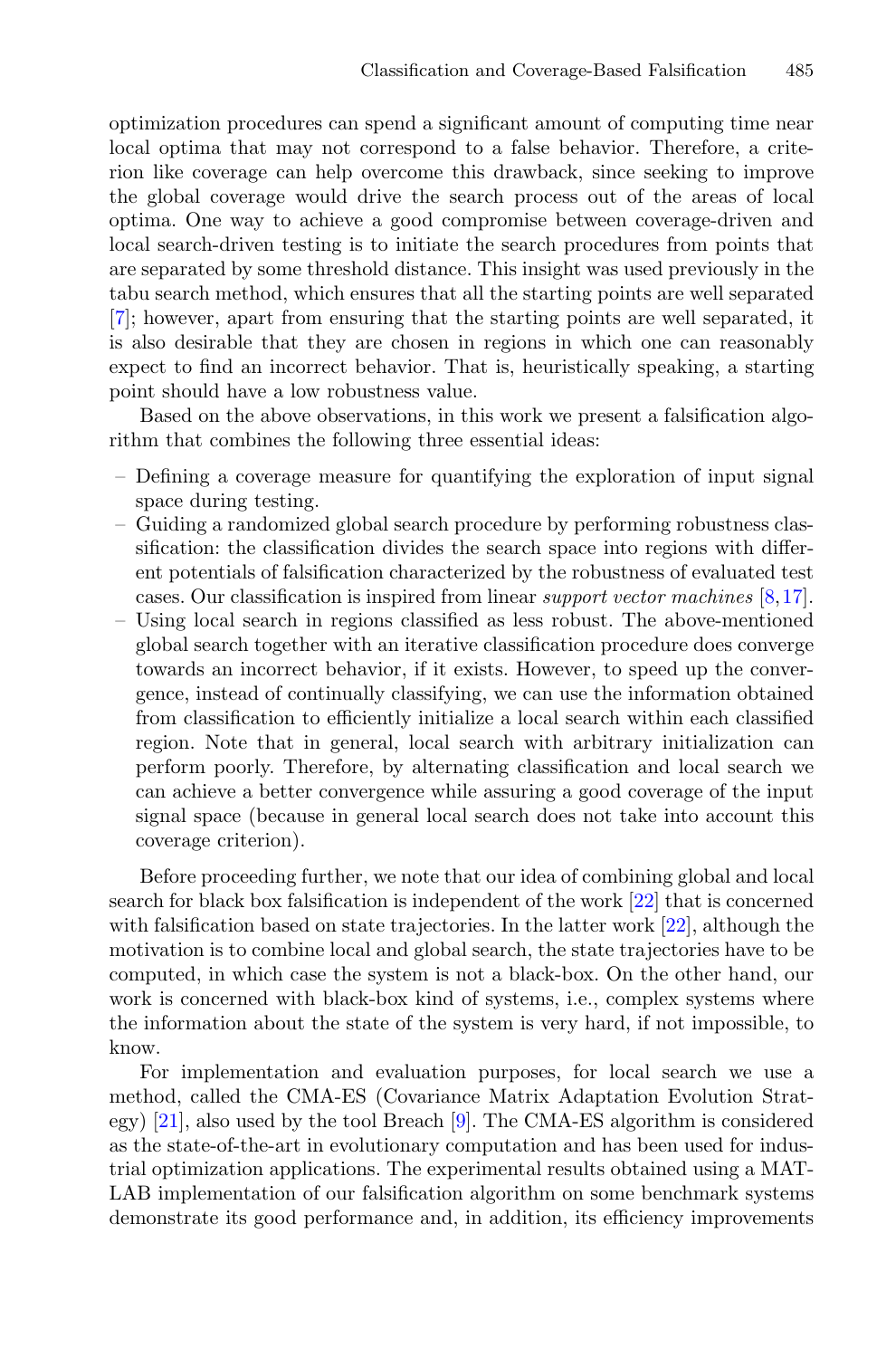over search algorithms like the CMA-ES. Indeed, our algorithm was tested on a difficult property of the PTC benchmark [\[11](#page-19-6)] and could falsify in all the tested random seeds while the methods based on pseudo-random sampling or only on the CMA-ES could not. Also, we demonstrate that the technique can be successfully applied to industrial problems by presenting results for a prototype automotive hydrogen fuel cell application.

Our approach draws inspiration from the approaches implemented in the tools S-Taliro [\[2\]](#page-19-11) and Breach [\[9\]](#page-19-8). These approaches seek the worst case behaviors using the notion of robustness metrics, which are defined with respect to properties specified using the languages MTL (Metric Temporal Logic) [\[14\]](#page-19-12) and STL (Signal Temporal Logic) [\[10\]](#page-19-13), respectively. The tools identify property violations by employing global optimization methods to search for behaviors that minimize robustness, where negative robustness values correspond to property violations. Robustness-based approaches can be seen as complementary to coverage-based approach, since the former try to find a worst case behavior while the latter tries to cover a large number of possible behaviors. When a robustness-based approach cannot find an erroneous behavior due to the limitations of global optimization algorithms, the observed error absence cannot be used as a formal correctness proof; in this case good coverage would be desirable to enhance the confidence that the system is free from errors. By combining robustness-based and coverageguided explorations, our approach enhances the overall testing effectiveness by providing confidence that important or representative behaviors are tested.

## <span id="page-3-1"></span>**2 Preliminaries**

We consider system models defined by a mapping from parameters and input signals to output signals,

<span id="page-3-0"></span>
$$
y = \Phi(v, u),\tag{1}
$$

where  $v \in V$  is a valuation of a finite collection of parameters, and  $u \in U$  is an input signal used to simulate the system. In this setting,  $v$  could contain a set of system initial conditions as well as some finite set of system parameters. Each input signal  $u \in \mathcal{U}$  is a function  $\mathcal{I}_u \mapsto U$ , where  $\mathcal{I}_u$  is an interval (either discrete or continuous) from 0 to some finite value, and  $U$  is some metric space of finite dimension. Similarly, we assume that each output signal  $y \in \mathcal{Y}$  is a function  $\mathcal{I}_y \mapsto Y$ , where  $\mathcal{I}_y$  is an interval (either discrete or continuous) from 0 to some finite value, and Y is some metric space of finite dimension. We assume that  $V, U$ , and  $V$  are metric spaces. Note that the system defined by [\(1\)](#page-3-0) does not explicitly model the behaviors of the internal system states. State behaviors could be modeled using this framework by ensuring that  $v$  includes the system state and all of the states map to system outputs, but we do not require this.

We assume that signals are finitely parameterized, i.e., an input signal  $u$ can be uniquely determined by a finite set of  $m$  parameters, whose valuation  $\frac{c}{\hat{u}}$ state and all of the s<br>We assume that<br>can be uniquely detains in a subset  $\hat{U}$  $\hat{u}$  is a in a subset U of an m-dimensional metric space. For example, a rightcontinuous piecewise constant input signal  $u : \mathcal{I}_u \to \mathbb{R}$ , where  $\mathcal{I}_u = [0, T]$ , with discontinuities occurring at monotonically increasing instants  $\tau_1, \ldots, \tau_m$ , where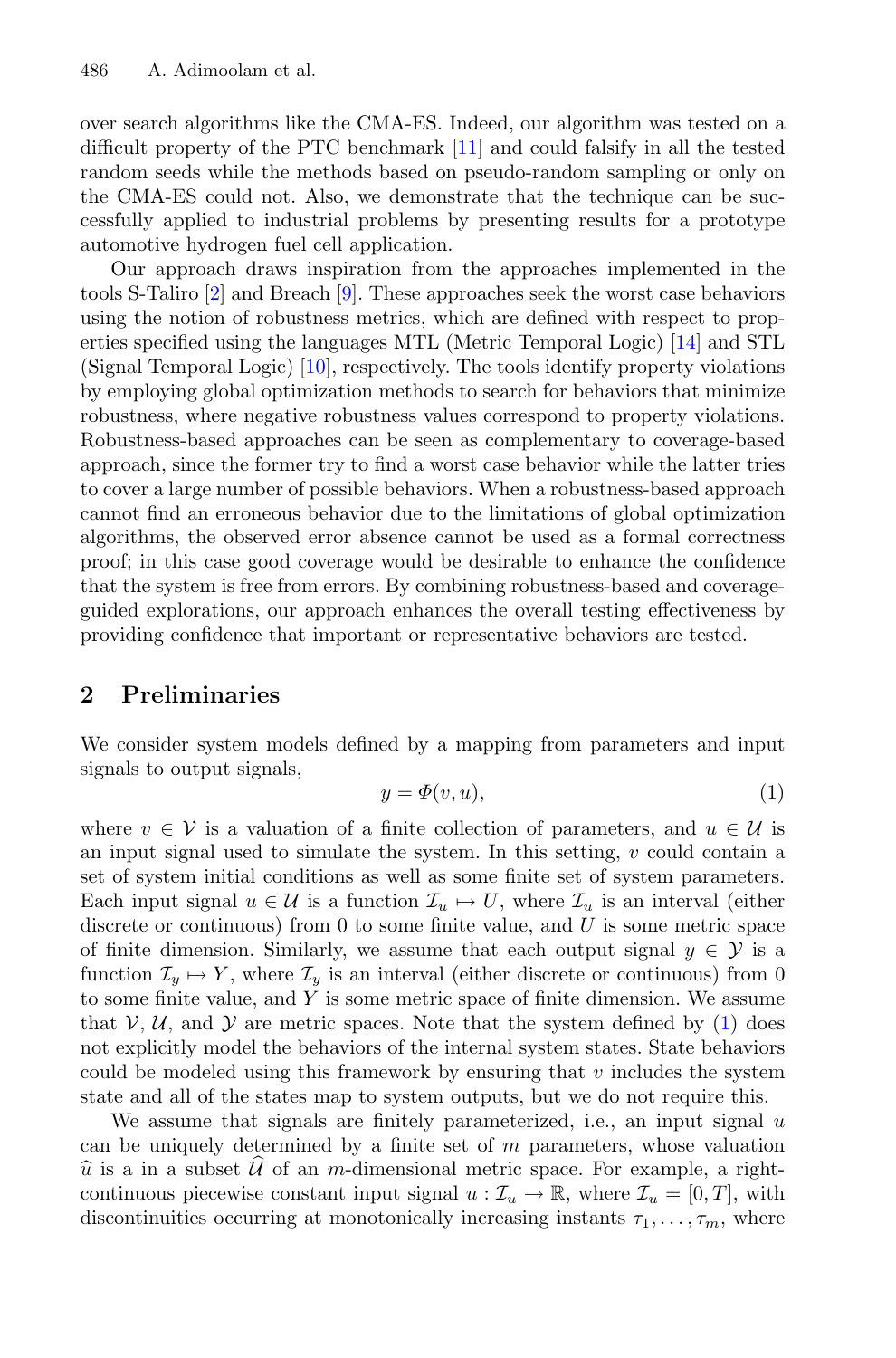$0 = \tau_1 < \tau_m < T$ , can be uniquely defined by the m values  $u(\tau_i)$ . Subsequently, our system can be defined as a mapping from a finite set of parameters to the<br>output signals, as follows:<br> $y = \hat{\Phi}(v, \hat{u}), v \in \mathcal{V}$  and  $\hat{u} \in \hat{\mathcal{U}}$  (2) output signals, as follows:

$$
y = \widehat{\Phi}(v, \widehat{u}), \ v \in \mathcal{V} \text{ and } \widehat{u} \in \widehat{\mathcal{U}} \tag{2}
$$

<span id="page-4-1"></span> $y=\widehat{\Phi}(v,\widehat{u}),\ v\in\mathcal{V}\ \text{and}\ \widehat{u}\in\widehat{\mathcal{U}}\qquad \qquad (2)$  We call  $\mathcal{V}$  the space of *nominal parameters* and  $\widehat{\mathcal{U}}$  the space of *input signal parameters*.

*Signal Temporal Logic.* To specify correct behavior of a system defined by [\(1\)](#page-3-0), we use signal temporal logic (STL) [\[23\]](#page-20-7). STL can capture behaviors of real valued signals over discrete or dense time. We present here an informal description of STL (see [\[23](#page-20-7)] for more details). A formula in STL consists of atomic predicates, Boolean, and temporal operators. Atomic predicates are inequalities over signal values, as in  $\mu = f(y(t)) \sim 0$ , where f is a scalar-valued function over the signal y evaluated at time t, and  $\sim \in \{ \leq, \leq, >, \geq, =, \neq \}$ . Temporal operators "always"  $(\Box)$ , "eventually"  $(\Diamond)$ , and "until"  $(\mathcal{U})$  have the usual meaning and are scoped using intervals of the form  $(a, b)$ ,  $(a, b]$ ,  $[a, b)$ ,  $[a, b]$ ,  $(a, \infty)$ , or  $(a, \infty)$ , where  $a, b \in \mathbb{R}_{\geq 0}$  and  $a < b$ . If I is such an interval, then the language of STL is given by the following grammar:

$$
\varphi := \top | f(y(t)) \sim 0 | \neg \varphi | \varphi_1 \wedge \varphi_2 | \varphi_1 U_I \varphi_2 : \quad \sim \in \{ \leq, \leq, \gt, \geq, =, \neq \} \quad (3)
$$

<span id="page-4-0"></span>The  $\Diamond$  and  $\Box$  operators are defined as follows:  $\Diamond_I \varphi \triangleq \top \mathcal{U}_I \varphi$ ,  $\Box_I \varphi \triangleq \neg \Diamond_I \neg \varphi$ . When omitted, the interval I is assumed to be  $[0, \infty)$ . The semantics are described informally as follows. The signal u satisfies  $f(u) > 0$  at time t if  $f(u(t)) > 0$ . It satisfies  $\varphi = \Box_{[0,1)}(f(u) = 0)$  if for all time  $0 \le t < 1$ ,  $f(y(t)) = 0$ . The signal satisfies  $\varphi = \Diamond_{[1,2]} f(u) < 0$  iff there exists a time t such that  $1 \leq t < 2$  and  $u(t) < 0$ . The two-dimensional signal  $y = (y_1, y_2)$ satisfies the formula  $\varphi = (y_1 > 0) \mathcal{U}_{[2,3,4,5]}(y_2 < 0)$  iff there is some time t where  $2.3 \le t \le 4.5$  and  $y_2(t) < 0$ , and  $\forall t'$  in [2.3, t),  $y_1(t')$  is greater than 0.

*Quantitative Semantics for STL.* The quantitative semantics of STL tells how far a signal is from satisfying a formula. In this respect, we use the quantitative interpretation presented in [\[10](#page-19-13)], which we describe informally as follows. The semantics relies on a function  $\rho$  such that a positive sign of  $\rho(\varphi, y, t)$ indicates that  $(y, t)$  satisfies  $\varphi$ , and its absolute value estimates the *robustness* of this satisfaction. If  $\phi$  is a simple inequality of the form  $f(y) > b$ , then its robustness is  $\rho(\varphi, y, t) = f(y(t)) - b$ . For the conjunction of two formulas  $\varphi := \varphi_1 \wedge \varphi_2$ , we have  $\rho(\varphi, y, t) = \min(\rho(\varphi_1, y, t), \rho(\varphi_2, y, t))$ , while for the disjunction  $\varphi := \varphi_1 \wedge \varphi_2$ , we have  $\rho(\varphi, y, t) = \max(\rho(\varphi_1, y, t), \rho(\varphi_2, y, t))$ . For a formula with until operator as  $\varphi := \varphi_1 \mathcal{U}_I \varphi_2$ , the robustness is computed as  $\rho(\varphi, y, t) = \max_{t' \in t + I} (\min(\rho(\varphi_2, y, t), \min_{t' \in [t, t']})$  $\rho(\varphi, y, t) = \min(\rho(\varphi_1, y, t), \rho(\varphi_2, y, t)),$  where  $\rho(\varphi, y, t) = \max(\rho(\varphi_1, y, t), \rho(\varphi_2, y, t)),$ <br>we have  $\rho(\varphi, y, t) = \max(\rho(\varphi_1, y, t), \rho(\varphi_2, y, t))$  .

Since the output signal is determined by the set of nominal parameters and formula with until operator as  $\varphi := \varphi_1 U_I \varphi_2$ , the re<br>  $\rho(\varphi, y, t) = \max_{t' \in t+I} (\min (\rho(\varphi_2, y, t), \min_{t' \in [t,t']} (\rho(\varphi_2, \text{Since the output signal is determined by the set of})$ <br>
input signal parameters according to the mapping  $\widehat{\Phi}$ input signal parameters according to the mapping  $\widetilde{\Phi}$ , we can define a robustness function over the space of parameters, called *parametric robustness*, as  $\frac{\text{in}}{\widehat{\rho}}$ Since the output signal is d<br>put signal parameters accord<br>ess function over the space<br> $(\varphi, v, \hat{u}, t) = \rho \left( \varphi, \hat{\Phi}(v, \hat{u}), t \right).$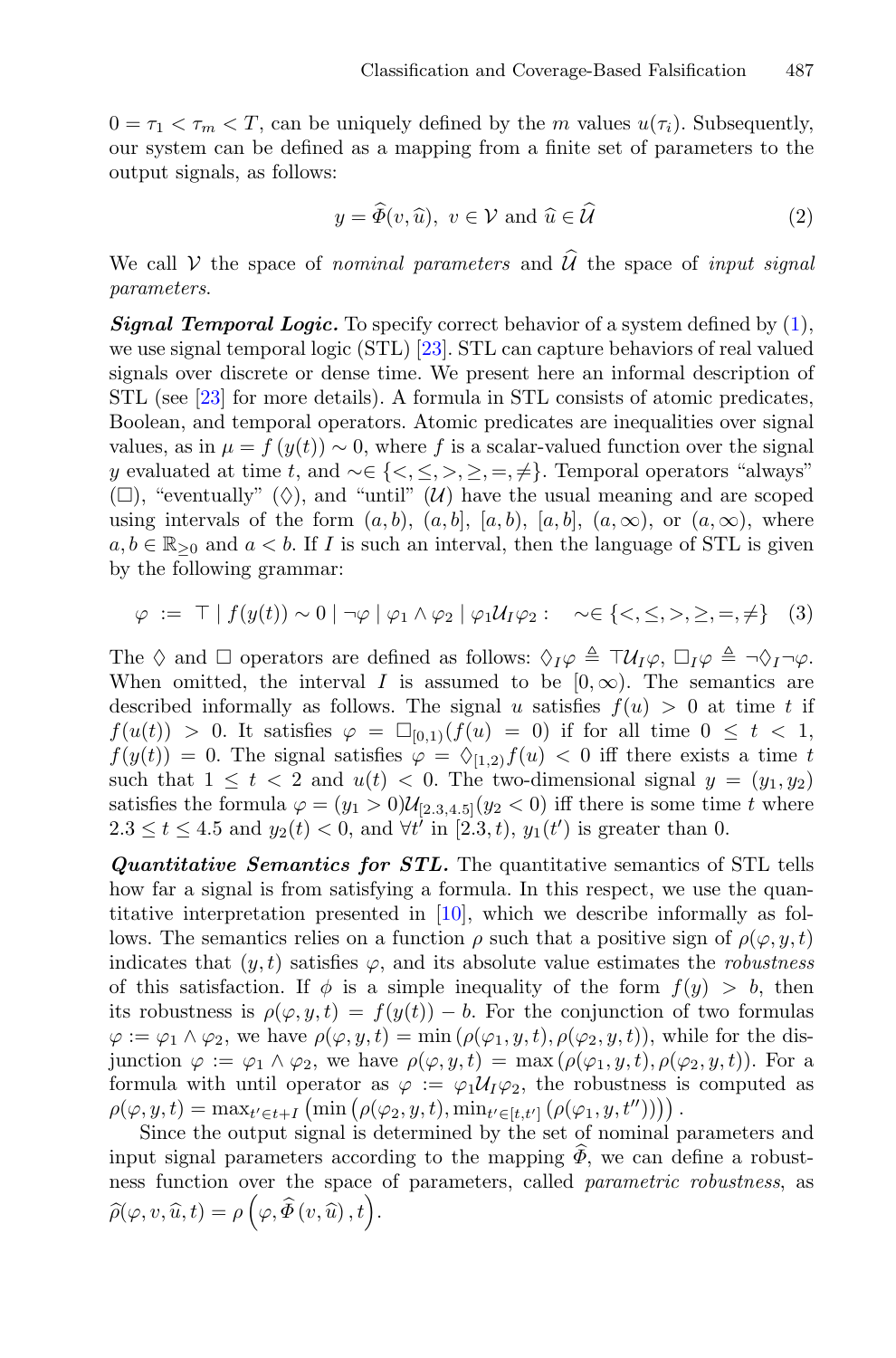*Falsification.* Finding a counterexample of  $\varphi$  means finding a parameter value **Falsification.** Finding a counterexample of  $\varphi$  means finding a parameter value  $\hat{u} \in \mathcal{U}$  and an input parameter value  $\hat{u} \in \mathcal{U}$  such that  $y \nvDash \varphi$ , where  $y = \hat{\Phi}(v, \hat{u})$  $v \in V$  and an input parameter value  $\hat{u} \in \mathcal{U}$  such that  $y \not\models \varphi$ , where  $y = \Phi(v, \hat{u})$ . Equivalently, the counterexample is identified when its parametric robustness is *rasyleation.* Finding a cou $v \in V$  and an input paramete<br>Equivalently, the counterexan<br>less than zero, i.e.,  $\hat{\rho}(\varphi, v, \hat{u}, t)$ less than zero, i.e.,  $\hat{\rho}(\varphi, v, \hat{u}, t) < 0$  for some time point t in the time horizon of  $v \in V$  and an input parameter value  $u$ <br>Equivalently, the counterexample is identified less than zero, i.e.,  $\hat{\rho}(\varphi, v, \hat{u}, t) < 0$  for<br>the signal. We call any  $v \in V$  and  $\hat{u} \in \hat{\mathcal{U}}$ the signal. We call any  $v \in V$  and  $\hat{u} \in \hat{\mathcal{U}}$  for which  $u \not\models \varphi$  a *counterexample* and we call this task of finding a counterexample as a *falsification problem*. We say that a counterexample y (that is  $y \not\models \varphi$ ) is *robust* if there exists a neighborhood around y,  $\mathcal{N}_y$ , such that for all  $y' \in \mathcal{N}_y$ ,  $y' \not\models \varphi$ . We call a corresponding neighborhood  $\mathcal{N}_y$  a robustness neighborhood of counterexample y. If a counterexample has a robustness neighborhood that contains a closed ball of radius  $\epsilon$ , then we say that the counterexample is  $\epsilon$ -*robust*.

*Continuity of Robustness.* Recall that our input signals are assumed to be finitely parametrized and correspondingly we defined the parametric robustness function. If we assume that the predicates of an STL formula are defined by functions f in [\(3\)](#page-4-0) which are continuous w.r.t. the value of y at any time t, and the mapping  $\Phi$  defining the system dynamics is continuous w.r.t. the parameter and input signal, then we can prove that the parametric robustness is continuous functions  $J$  if<br>the mapping  $\alpha$ <br>and input sign<br>w.r.t.  $v$  and  $\hat{u}$ w.r.t. v and  $\hat{u}$ . Indeed, for any atomic predicate  $\varphi = f(y(t)) \sim 0$ , the parametric the mapping  $\varPhi$  defining the system dynamics is continuous w.r.t. the parameter<br>and input signal, then we can prove that the parametric robustness is continuous<br>w.r.t. v and  $\hat{u}$ . Indeed, for any atomic predicate  $\var$ any general formula as defined in [\(3\)](#page-4-0), the robustness is computed by a composition of min and max operators of subformulas. By using induction we thus can deduce that the parametric robustness, given the aforementioned assumptions, any general formula as defined in (3), t<br>tion of *min* and max operators of subf<br>deduce that the parametric robustness<br>is continuous in the input parameter  $\hat{u}$ is continuous in the input parameter  $\hat{u}$  and the nominal parameter v.

## **3 Input Space Coverage - Cell Occupancy**

This section presents a metric that we use to measure the coverage of signal spaces. The notion is intended to be used to define the coverage of input signals used to stimulate a dynamical system. We define a measure called cell occupancy, which has the following desirable properties:

- The measure is *monotonic*, in the sense that it is guaranteed not to decrease in value when new signals are added to an existing set;
- The measure permits computation with *efficient algorithms*;
- The measure provides numbers in *reasonable ranges*, in the sense that, for both low dimension and high dimension problems, the measure results in values that are neither too large nor too small so as to be accurately represented with standard floating point numbers.

Henceforth, we define a measure called *cell occupancy* as follows. Let M be a set of signals, which corresponds to a set of parameter vectors  $X_M$ . We call elements of  $X_M$  points. We use p to denote the size of sets M and  $X_M$ .

Choose a partition of  $X, \omega = {\omega_i | i = 1, \ldots, l}$ . For now, we assume that each partition element, which we call a *cell*, is rectangular, with each side of equal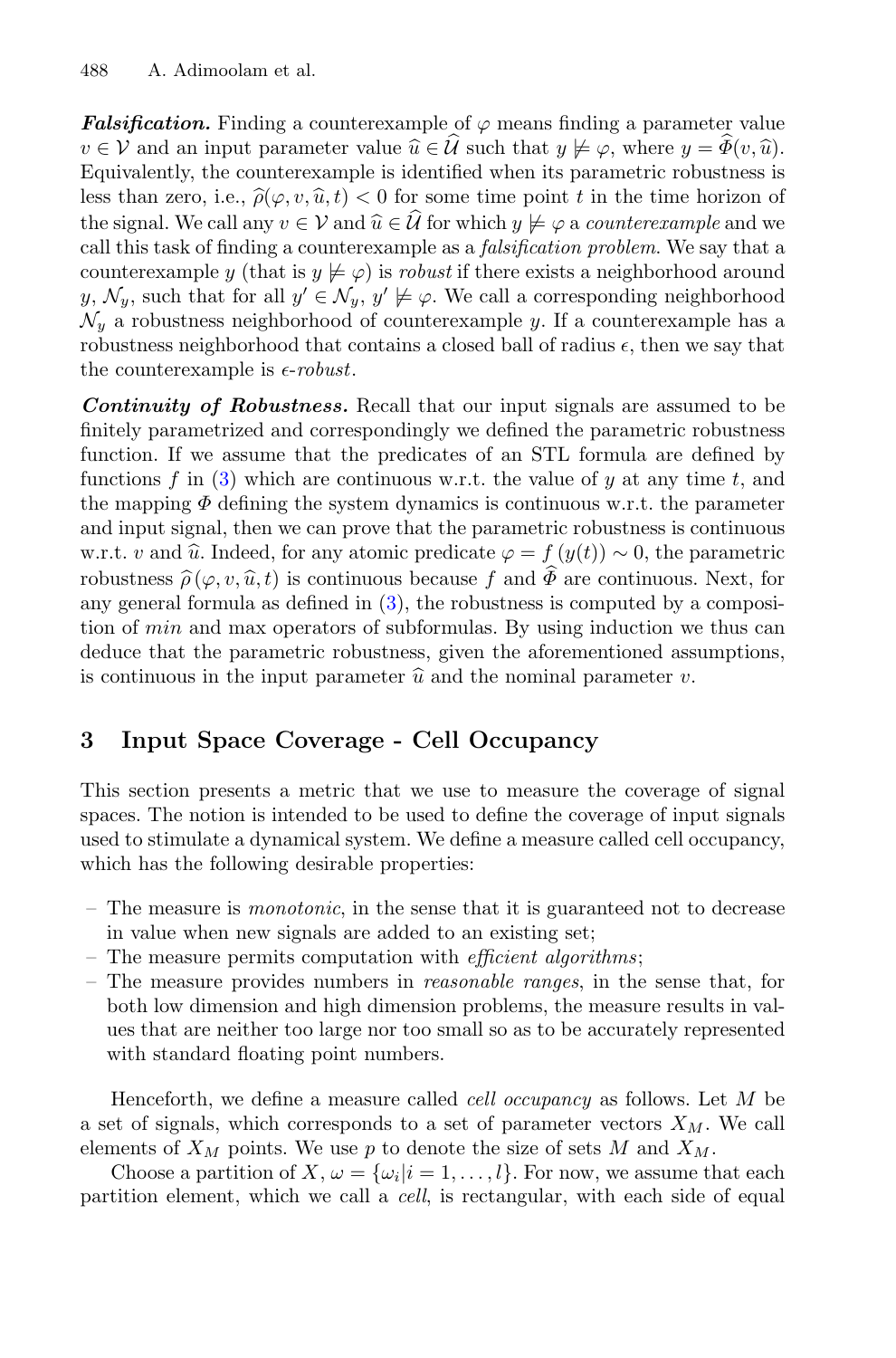length,  $\Delta$ , called *grid cell size*<sup>[1](#page-6-0)</sup>. A vector that indicates how many points are in each cell is called a *distribution*,  $D = (n_1, \ldots, n_l)$ , where each  $n_i$  indicates how many points are located in cell  $i$ . Cell occupancy is based on the relative number cells occupied by points, compared to the total number of cells. Consider the total number of occupied cells, that is, the number of cells that contain at least many points are located in cell *i*. Cell occupancy is based on the relative number cells occupied by points, compared to the total number of cells. Consider the total number of occupied cells, that is, the number of cell the proposed cell occupancy measure is given as

$$
H_c(D) = \frac{\log N_c}{\log l}.
$$

Logarithm functions are used due to the fact that the total number of cells could be very large as compared to the number of occupied cells. The logarithms provide two key features for the cell occupancy measure: (1) they maintain the monotonicity of the measure, and (2) they result in reasonable measure values even for cases where the dimension  $m$  is large.

*Guarantee for Finding Counterexample.* We consider here falsification algorithms based on an iterative search on the nominal parameter and input signal parameter spaces. We assume that the functions in the atomic predicates of STL formulas are continuous in the value of the output signal at any fixed time point. rithms based on an iterative<br>parameter spaces. We assum<br>formulas are continuous in th<br>Also, the system mapping  $\widehat{\Phi}$ Also, the system mapping  $\overline{\Phi}$  is assumed to be continuous w.r.t. the input signal parameters and nominal parameters. In this case, if a falsification algorithm is such that the cell occupancy is guaranteed to increase after a finite number of robustness evaluations for any partition, then because of the continuity of parametric robustness (explained in Sect. [2\)](#page-3-1), there exists a sufficiently small upper bound on the grid cell size below which, the algorithm is guaranteed to find a counterexample. This is summarized by the following lemma. However, note that in general such falsification algorithms may be used for non-continuous systems as well. The following lemma gives a theoretical insight about why coverage may be taken into account for designing efficient falsification algorithms.

<span id="page-6-1"></span>**Lemma 1.** *Given a falsification algorithm and a partition*  $\omega$  *with* l *grid cells of size*  $\Delta > 0$ , let  $D(\kappa, \Delta)$  denote the cell distribution after  $\kappa$  robustness eval*uations by the algorithm. Let us consider that there exists*  $\alpha \in \mathbb{Z}_{>0}$  *for which the algorithm guarantees that*  $\forall \kappa \in \mathbb{Z}_{\geq 0}$   $H_c(D(\kappa + \alpha, \Delta)) > H_c(D(\kappa, \Delta))$ *. Let us also consider the cell*  $\omega$  *us also consider the algorithm guarantees that*  $\forall \kappa \in \mathbb{Z}_{\geq 0}$  *H<sub>c</sub> us also consider that the system mapping*  $\widehat{\Phi}$ *us also consider that the system mapping*  $\widehat{\Phi}$  *is continuous and an STL formula* ϕ *is formed by continuous predicates with respect to the signal value at a fixed time. In this case, if an*  $\epsilon$ -robust counterexample of  $\varphi$  exists, then there exists an *upper bound*  $\overline{\Delta} > 0$  *on the grid cell size of*  $\omega$  *such that*  $\forall \Delta < \overline{\Delta}$ *, the algorithm finds a counterexample after a finite number of robustness evaluations.*

<span id="page-6-0"></span><sup>&</sup>lt;sup>1</sup> We note that in the setting in which we intend to apply the following coverage metrics, we will expect to select points in X that are no closer than some  $\epsilon$  distance from each other, based on some metric between signals, but this rectangularity will not be exploited in the following. Further, we assume that  $\epsilon \ll \Delta.$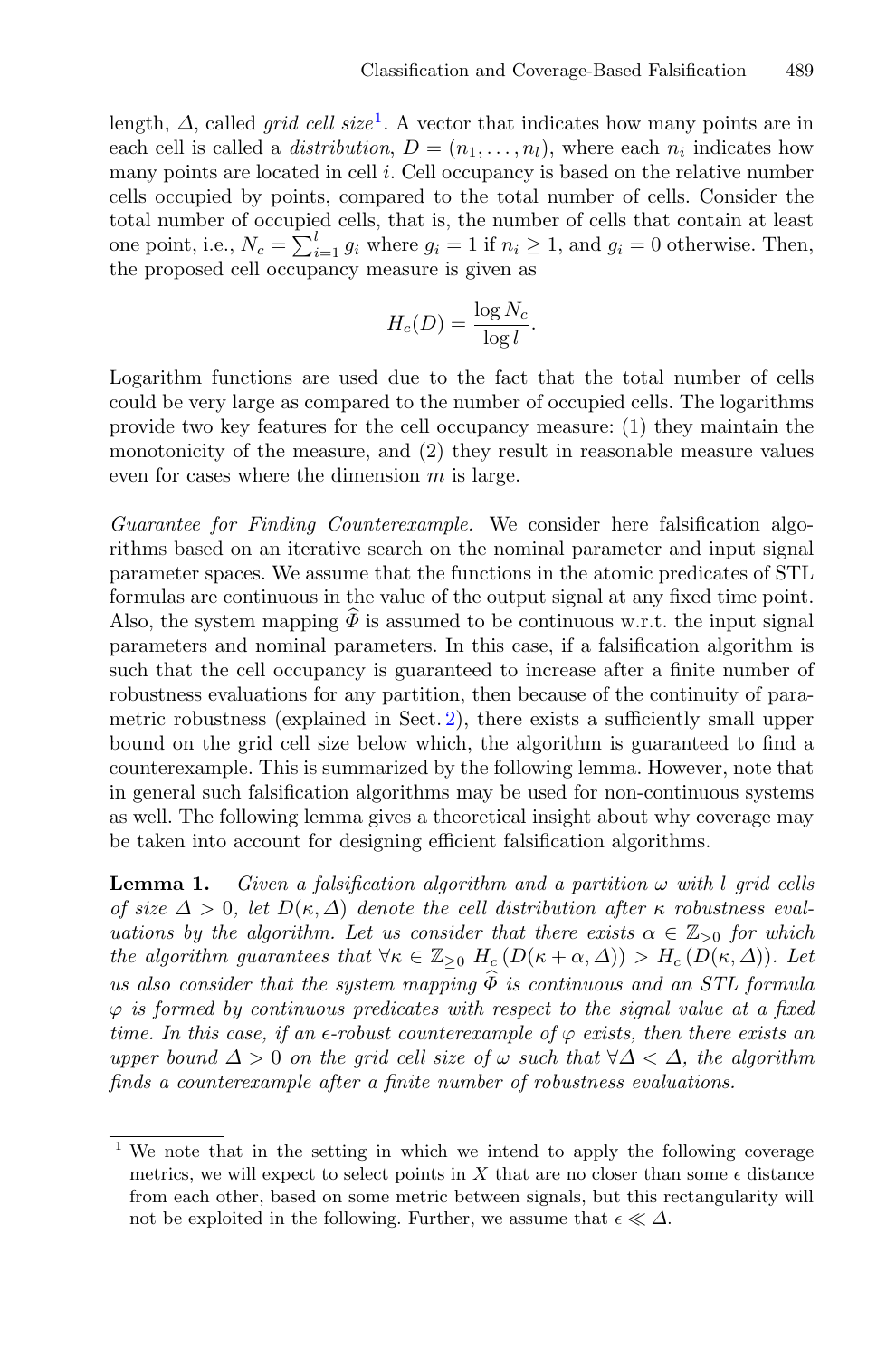## **4 Falsification Techniques**

We use the term *sampling a point* to mean selecting a parameter vector  $x$  in the parameter set  $X_M$ , to uniquely define an input signal in M. Such signals are then used as stimuli to simulate the system and determine the robustness values of the corresponding output traces. For simplicity of notation, for a given sampled parameter vector x, we write  $\rho(x)$  to denote the robustness value of the corresponding output trace. And for a set  $S$  of sampled parameter vectors,  $\rho(S) = \min\{\rho(x) \mid x \in S\}$ . A parameter vector x is called a *falsifier* if  $\rho(x) < 0$ .

A rudimentary approach to search for a falsifier is repeatedly select randomly an unoccupied cell with uniform probability distribution and evaluate one point inside it. This way, we ensure that the cell occupancy always keeps increasing until we eventually find a robust bug, if it exists (see Lemma [1\)](#page-6-1); however, this approach may not be efficient because the uniform search does not differentiate regions that are more likely to contain an input that falsifies from those that are less likely. Therefore, we propose to enhance it using two concepts:

- 1. *Using classification to bias random search*. We use robustness based classification to classify less falsifiable regions from more falsifiable regions. Then, the probability distribution of random samples is biased according to the coverage and robustness information in different regions.
- 2. *Combining global search and local search*. Local search approaches (such as Hill climbing, Gradient methods, Simulated annealing, Genetic algorithms) (see for example  $[19,24]$  $[19,24]$ ) can be very efficient if the search procedures are appropriately initialized. Finding good initializations constitutes a major difficulty that limits the efficiency of these approaches. In our framework, the classification based global search provides useful hints at appropriate initializations for the local search. Indeed, the least robust points in regions with high potential of falsification can be used to initialize a number of local searches.

Thus, our falsification algorithm involves two phases. The first phase is a global search guided by hyperplane classifiers, coverage and the robustness information. Next is a local search phase which runs a number of local searches initiated at the least robust points of different regions formed by the classification process during the global search. We now explain the aforementioned ingredients of the algorithm.

## **4.1 Classification Using Hyperplane Subdivision**

In the following, we say that two regions are *separate* if their intersection can only lie on their boundaries. Our classification problem can be intuitively described as follows: given a rectangle  $R$  representing a search space and a set  $S$  of sampled points in R, iteratively subdivide it, according to the robustness values of the sampled points, to obtain a rectangular partition, the elements of which have different average robustness levels. We define the average robustness of the set of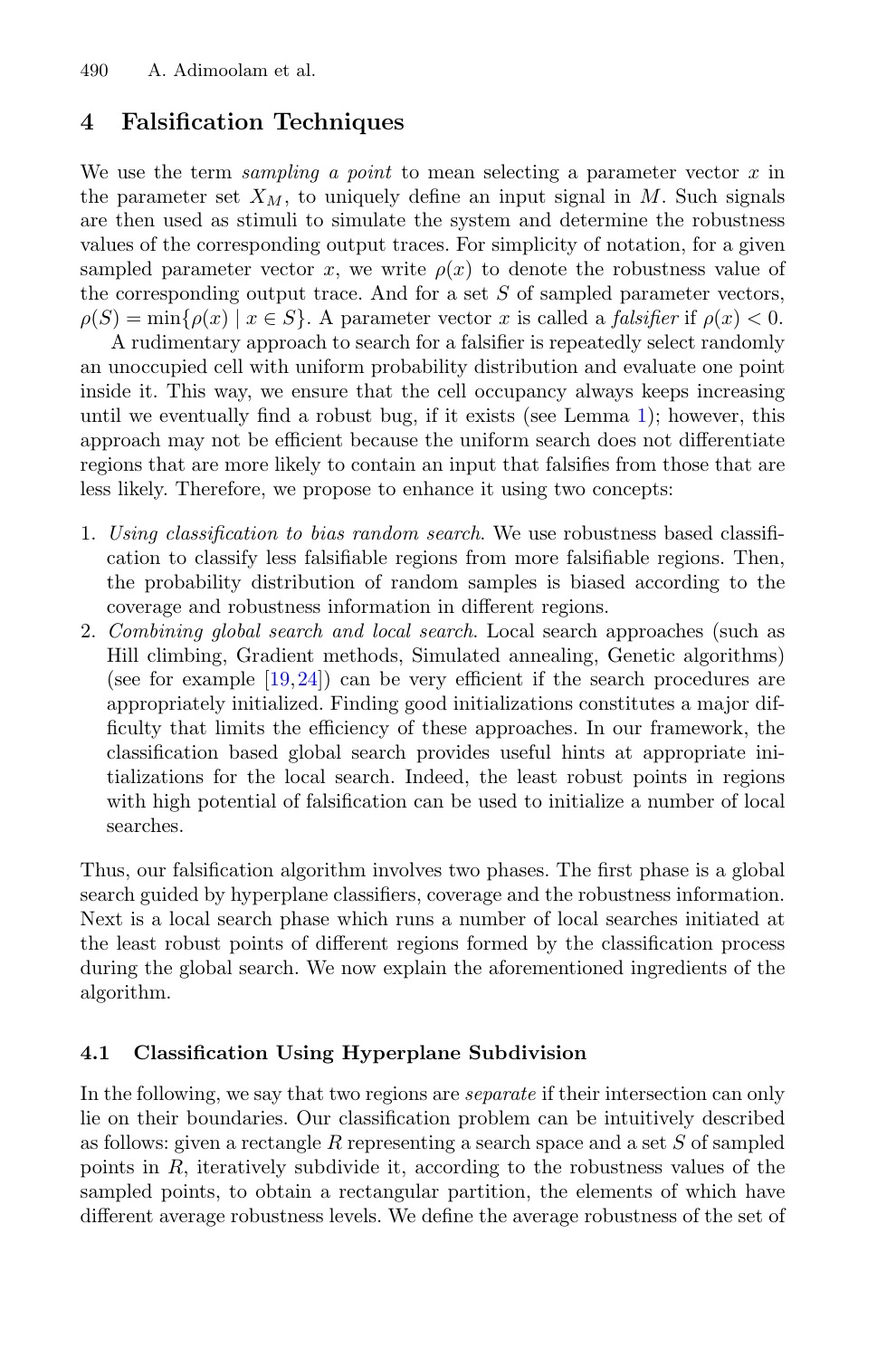samples S in R as  $\mu = \frac{\sum_{x \in S} \rho(x)}{|S|}$ . Our objective is thus to separate a region of

R having higher potential of containing low robustness samples. To this end, we define a hyperplane, in view of separating samples below the average robustness  $\mu$  from those above  $\mu$ . Obviously, such a hyperplane does not always exist, and we therefore choose a hyperplane that does this separation as best as possible. To address this problem, we draw inspiration from *soft margin support vector machines* [\[5\]](#page-19-14), where hyperplanes are determined so that the misclassification error is minimized. In general, a misclassification error is defined according to the locations of the misclassified samples; however, in our approach we define a misclassification error that gives weightage to the robustness values of the misclassified samples in addition to their locations. Furthermore, since it is easy to sample uniformly in rectangles, we only use axis-aligned hyperplanes, which generate only rectangular subregions. Otherwise, when allowing non-axis aligned classifiers, we generate polyhedral regions in which uniform random sampling as well as partition manipulation could be more expensive.

To explain the essence of our classification method, let us consider one rectangle R in the partition as the product of intervals  $R = [a_1, b_1] \times ... \times [a_n, b_n]$ . Let S be the set of samples in R. We denote an axis-aligned hyperplane inside R by a tuple  $(d, r)$  where  $d \in \{1, ..., n\}$  is the axis normal to the separating hyperplane, while  $r \in [a_d, b_d]$  is a coordinate at which the hyperplane is drawn. The hyperplane  $(d, r)$  subdivides R into two subrectangles  $A^{-}(R, d, r)$ and  $A^+(R,d,r)$  such that  $A^-(R,d,r) = [a'_1, b_1] \times \ldots \times [a'_n, b_n]$  where  $a'_j = r$  if  $j = d$ , and  $a'_j = a_j$  otherwise; and  $A^+(R, d, r) = [a_1, b'_1] \times \ldots \times [a_n, b'_n]$  where  $b'_j = r$  if  $j = d$ , and  $b'_j = b_j$  otherwise (Fig. [1\)](#page-8-0).

<span id="page-8-0"></span>

**Fig. 1.** Classification by subdivision. The samples in a 2-dimensional rectangle R are represented by black points labeled with their robustness values;  $R$  is divided by the hyperplane  $(d, r)$  where the axis is  $d = 1$ , to minimise the misclassification error. This division produces two subrectangles  $A^{-}(R, d, r)$  (on the left) and  $A^{+}(R, d, r)$  (on the right).

An ideal separation of samples below the average robustness from those above the average robustness by the hyperplane can be described in one of the following scenarios, identified by the following notion of *polarity*. Hyperplane  $(d, r)$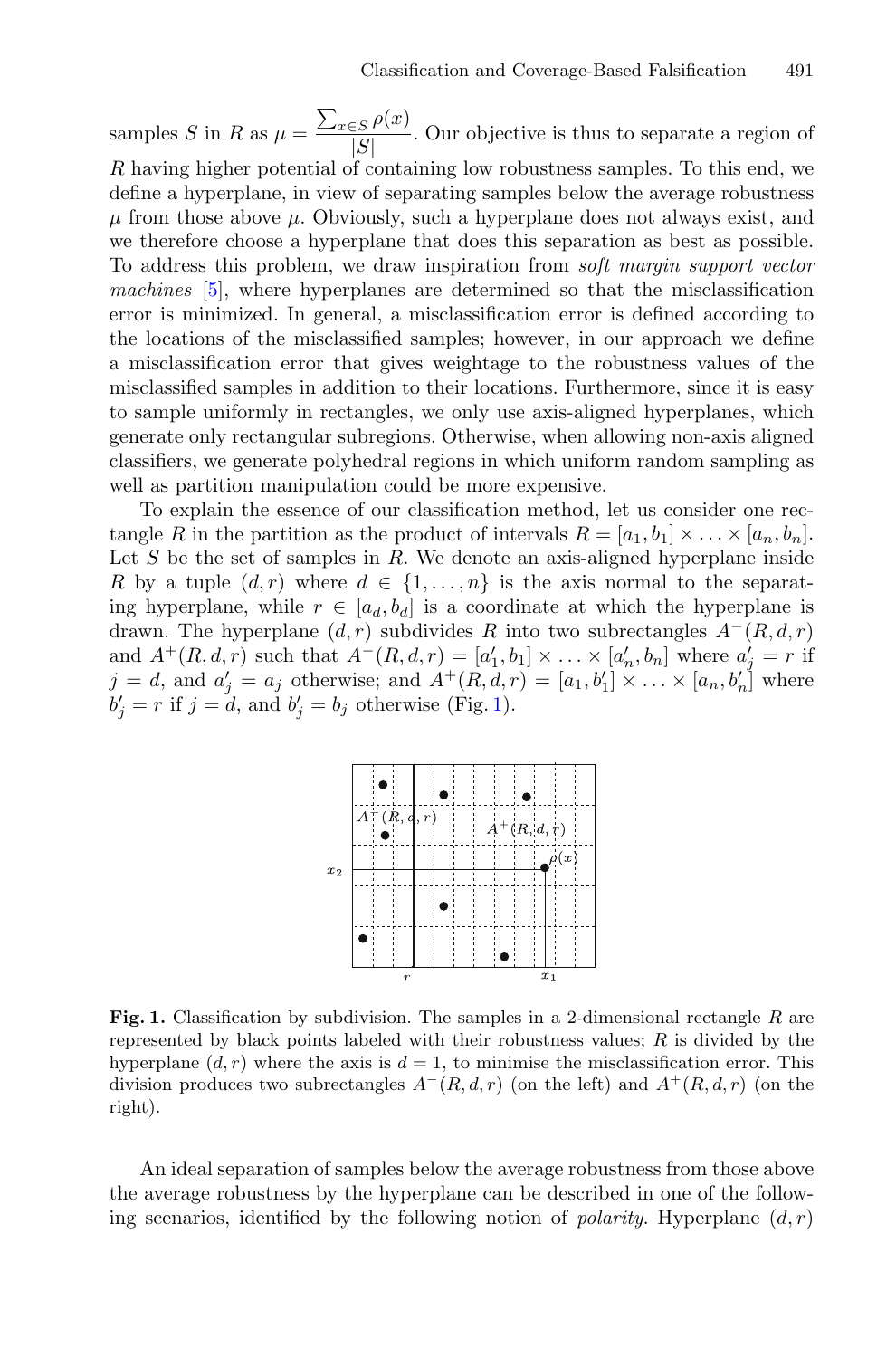has polarity  $p = 1$  w.r.t. S, if the left subrectangle  $A^{-}(R, d, r)$  contains all samples below the average  $\mu$ , while the right subrectangle  $A^+(R, d, r)$  contains all samples above the average  $\mu$ . Similarly,  $(d, r)$  has polarity  $p = -1$  w.r.t. S, if  $A^+(R, d, r)$  contains all samples below  $\mu$ , while  $A^-(R, d, r)$  contains all samples above  $\mu$ . When an ideal separation as above is not feasible, we identify misclassified samples as follows.

**Definition 1.** *A point*  $x \in R$  *is misclassified w.r.t. a hyperplane*  $(d, r)$ *, polarity*  $p \in \{-1,1\}$  *and the sampled set* S, if sgn  $(p (p(x) - \mu) (x_d - r)) = 1$  where  $x_d$  is *the*  $d^{th}$  *coordinate* of x, and sgn *denotes* the sign function.

For a misclassified sample, the misclassification error is measured according to its location and robustness value. If a misclassified sample is farther from the hyperplane, it is considered to entail a higher misclassification error. Also, since the classification is based on the average robustness, samples with robustness values farther from the average get higher weightage in measuring the misclassification error. Accordingly, we define the misclassification error for a point  $x \in R$  w.r.t. a hyperplane  $(d, r)$ , polarity  $p \in \{-1, 1\}$ , and a set of samples S as  $e_{d,r}(x, R, S, p) = \max \{p(\rho(x) - \mu)(x_d - r), 0\}.$  Then the total misclassification error is the sum of the misclassification errors of all the samples: me  $(a, r)$ , polarity<br>  $p(\rho(x) - \mu)(x_d - r)$ <br>
misclassification e:<br>  $\Gamma_{d,r}(R, S, p) = \sum$ 

$$
\Gamma_{d,r}(R,S,p) = \sum_{x \in S} e_{d,r}(x,R,S,p).
$$
 (4)

An appropriate hyperplane  $(d_*, r_*)$  traversing the rectangle R, chosen for the desired separation of S, is one that minimises the total misclassification error for either a positive or negative polarity, *i.e.*,

$$
(d_*^{R,S}, r_*^{R,S}) = \operatorname*{argmin}_{r \in [a_d, b_d], d \in [n]} (\min \{ \Gamma_{d,r}(R, S, -1), \Gamma_{d,r}(R, S, 1) \}).
$$
 (5)

We denote  $A_*^-(R, S) = A^-(R, d_*^{R,S}, r_*^{R,S})$  and  $A_*^+(R, S) = A^+(R, d_*^{R,S}, r_*^{R,S})$  as the subrectangles formed by dividing  $R$  by the above optimal hyperplane.

It is important to remark that in order for the classification to reflect the robustness distribution over the whole dense space, the number of samples should be sufficiently large. Henceforth, only rectangles in which the number of samples is not smaller than a (user-defined) threshold number, are subdivided as above. The classification procedure takes as input a partition encoded as a list of k rectangles and the set of points in each respective rectangle. For each rectangle if the number of points is not smaller than the threshold  $K_c$ , the rectangle is subdivided by a hyperplane that minimizes the classification error. The rectangle is replaced by the left subrectangle and the right subrectangle is added to the list of rectangles. After all rectangles are considered for subdivision, the samples inside them are updated.

#### **4.2 Global Search**

Each iteration of the global search performs 3 successive procedures: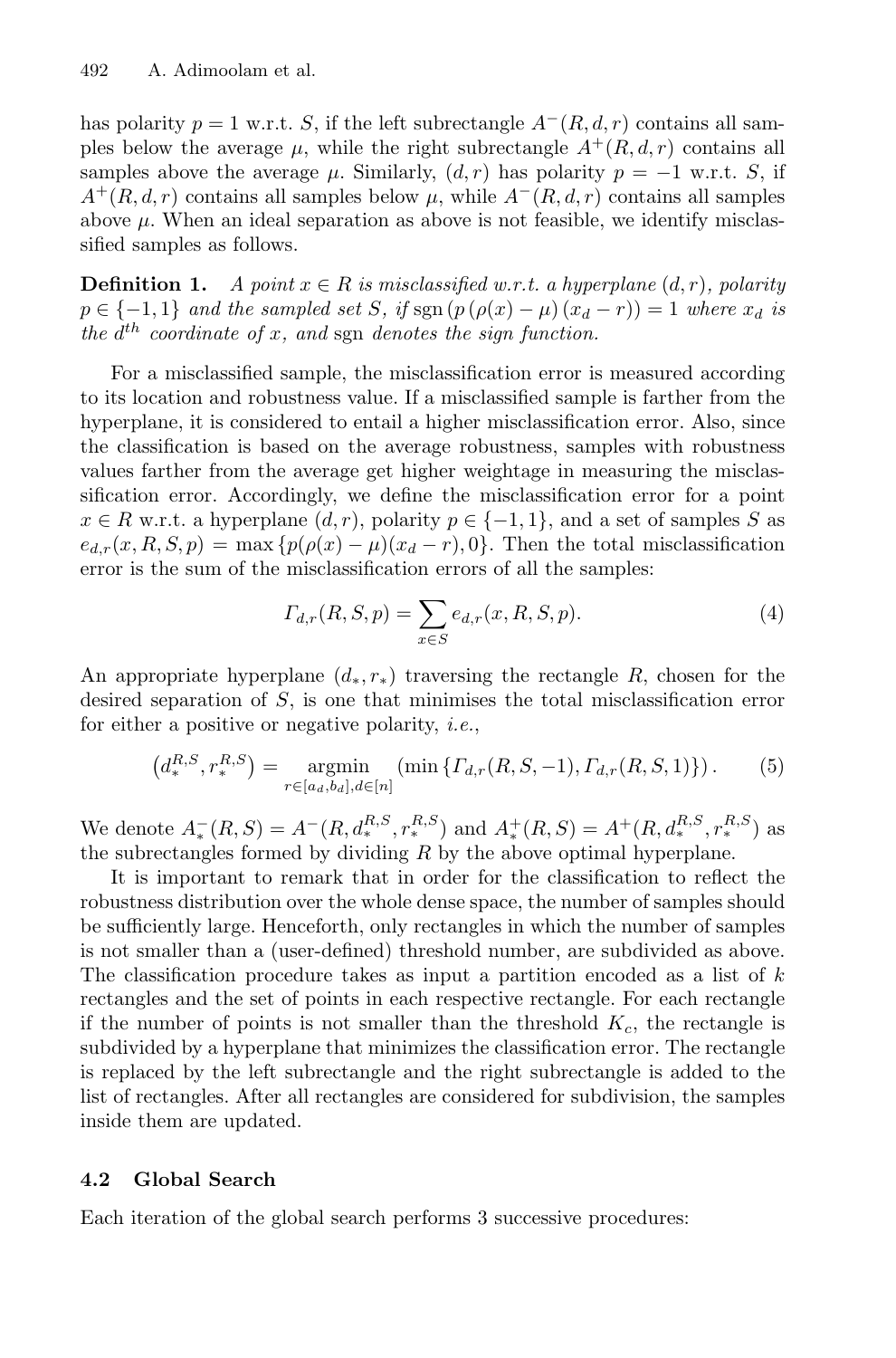- 1. Classification using hyperplanes, the goal of which is to partition the state space into regions with different robustness levels.
- 2. Coverage and robustness guided sampling of input signal parameters.
- 3. Singularity based sampling of input signal parameters inside rectangles containing very low robust samples. Here, we use *singularity* to refer to a partition element that contains a point in a low robustness range with low frequency of occurance.

Note that the term *sampling* in the description of our method refers to the consecutive execution of three steps (1) defining the input signals from the sampled parameters, (2) simulating the system under the defined input signals, and (3) evaluating the robustness of the corresponding simulated output traces.

**Coverage and Robustness Based Sampling.** We randomly select a number of unoccupied cells, such that the probability of picking a cell in each rectangle is based on two components: coverage based probability and robustness based probability. Then the probability of cell sampling is determined as a weighted sum of the former components. Once a cell is sampled, a point is selected by a uniform sampling inside the cell.

*Coverage Based Probability Distribution.* Let  $\{R_1, \ldots, R_k\}$  be the set of rectangles of a partition of the parameter space. We now consider the collection of grid cells intersecting with  $R_i$ , that is  $\{\omega_j : \omega_j \cap R_i \neq \emptyset\}$ , and we index them as Coverage Based Probability Distribution. Let  $\{R_1, \ldots, R_k\}$  be the set of rectangles of a partition of the parameter space. We now consider the collection of grid cells intersecting with  $R_i$ , that is  $\{\omega_j : \omega_j \cap R_i \neq \empty$ tor denoting the distribution of samples  $S_i$  in cells of  $\beta^i$ , that is  $\forall j \in \{1, \ldots, l\}$  (l grid cells intersecting with  $R_i$ , that is  $\{\omega_j : \omega_j \cap R_i \neq \emptyset\}$ , and we  $\beta^i = \{\beta_1^i, \ldots, \beta_{q_i}^i\}$  where  $q_i$  is the number of such cells. Let  $D(R_i)$ , tor denoting the distribution of samples  $S_i$  in cells of  $\beta^i$ ,  $S_i \cap \beta_j^i$ . Then the coverage based sampling probability in  $R_i$  is proportional to the number of unoccupied cells in this rectangle:

$$
P_c^i = \frac{1 - H_c(D(R_i, S_i))}{\sum_{j=1}^m (1 - H_c(D(R_j, S_j)))},\tag{6}
$$

where  $H_c(D(R_i, S_i))$  is the *local cell occupancy* of  $R_i$ , i.e.,  $H_c(D(R_i, S_i))$  =  $\frac{\log(N_{ci})}{\log(l_i)}$ , where  $l_i$  is the number of grid cells intersecting with  $R_i$  and  $N_{ci}$  is the number of unoccupied cells intersecting with  $R_i$ .

*Robustness Based Probability Distribution.* A probability distribution takes into consideraton the average robustness as well as the potential reduction in robustness below the average. The potential reduction in robustness below the average is defined as  $\lambda_i = \frac{1}{|S_i|} \sum_{x \in S_i} \max(\mu_i - \rho(x), 0)$ . Then a potentially reduced robustness value below the average is  $\theta_i = \mu_i - \lambda_i$ . Then we define a robustness based probability in a rectangle  $R_i$  as inversely proportional to  $\theta_i$ , as follows.

<span id="page-10-0"></span>
$$
P_r^i = \frac{\frac{1}{\theta_i}}{\sum_{j=1}^m \frac{1}{\theta_j}}.\tag{7}
$$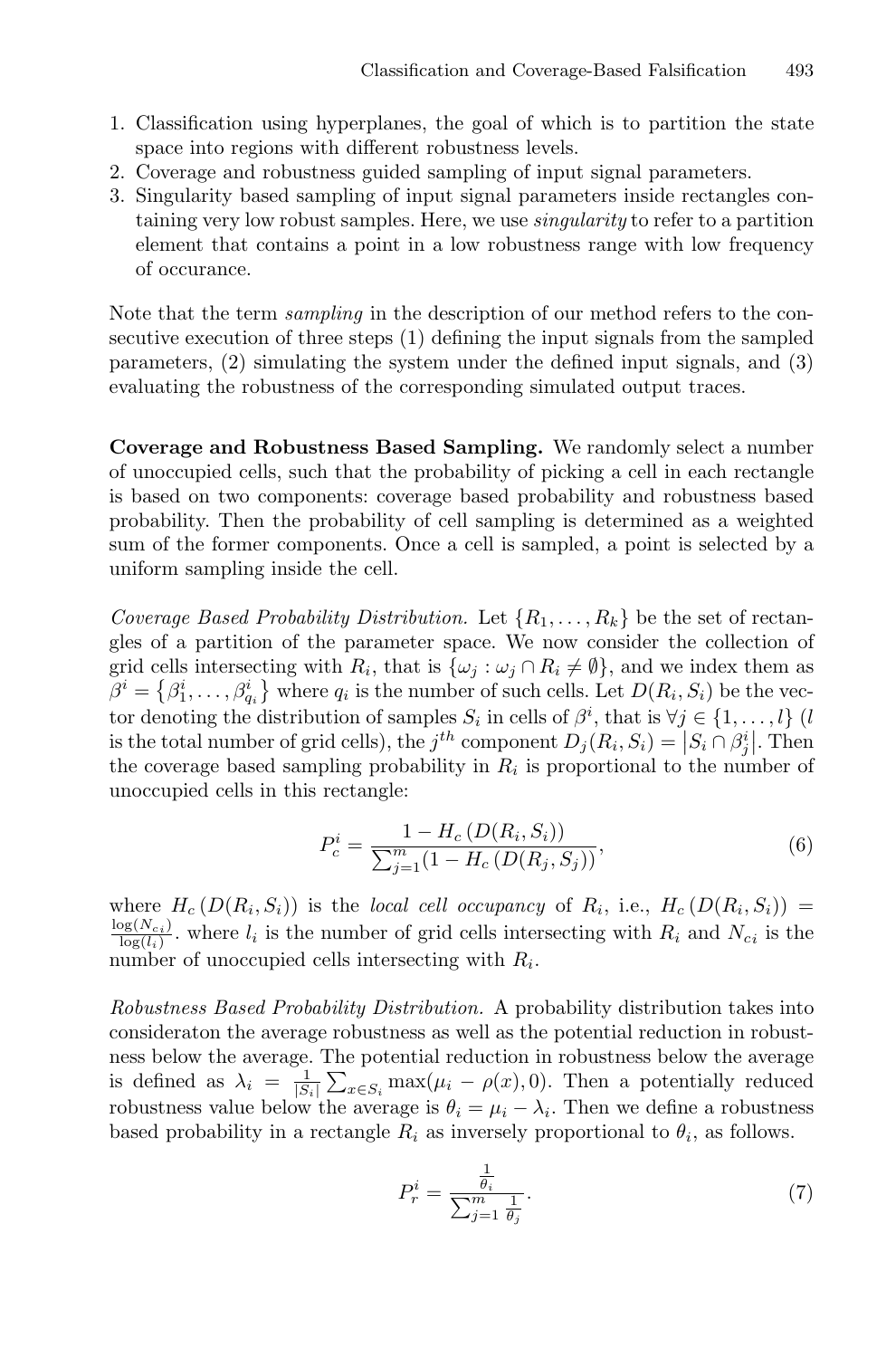*Sampling Probability Distribution.* The probability distribution for sampling is a weighted sum of the probability based on robustness and the probability based on coverage. The weightage given to either probability is a user defined constant. Let the weight assigned to the robustness based probability be denoted by  $w_r$ such that  $w_r \in [0, 1]$ . Then, the overall probability of sampling in rectangle  $R_i$  is

$$
P_t^i = w_r P_r^i + (1 - w_r) P_c^i.
$$
 (8)

**Singularity Based Sampling.** Certain rectangles may contain samples whose robustness is very low compared to the lowest robustness values in other rectangles. We refer to them as *singular samples*, which we heuristically define as follows.

Let  $\gamma = {\gamma_1, \ldots, \gamma_k}$  be the vector of lowest robustness values in each rectangle, defined as  $\gamma_i$  = min<sub>x∈S<sub>i</sub></sub>  $\rho(x)$ . The mean of  $\gamma$  and the average deviation below the mean are respectively defined as  $\mu_{\gamma} =$  $\frac{k}{k}$  and  $k$  $\lambda_\gamma =$  $\sum_{i=1}^{k} \max(0, (\mu_{\gamma} - \gamma_i))$ . If the robustness of a sample is less than  $\lambda$  then it is an indication that the sample may be close to a counterexample. Also, samples with very low frequency and sufficiently low robustness are also considered singular. To select such rare samples, we use the following heuristic. If  $\gamma$  were a large set of random samples selected from a normal distribution, then less than 15% of the samples tend to lie below the value  $\mu_{\gamma} - 3\lambda_{\gamma}$ . Although the actual set of samples in  $\gamma$  may not follow the pattern of a normal distribution, this also can be used as a heuristic to define a singular sample. Sumples tend to he below the value  $\mu_{\gamma} - 3\lambda_{\gamma}$ . Although the actual set or samples<br>in  $\gamma$  may not follow the pattern of a normal distribution, this also can be used as<br>a heuristic to define a singular sample.<br>**Defi** 

*a singular sample.*

We call the rectangles containing singular samples as *singular rectangles*. Since the frequency of singular samples can be very small, the robustness based probability in [\(7\)](#page-10-0) may not give adequate weightage to singular rectangles. So, we have to perform additional sampling in the singular rectangles.

**Overall Global Search.** Suppose that we have a partition of rectangles  $R_1, \ldots, R_k$  containing sets of samples  $S_1, \ldots, S_k$ , respectively. Let  $C_i$ be the set of unoccupied cells intersecting with a rectangle  $R_i$ , i.e.,  $C_i$  =  $\{\omega_j \in \omega : \omega_j \cap R_i \neq \emptyset \wedge \omega_j \cap S_i = \emptyset\}.$  Let N be the number of samples to be added during probabilistically biased random sampling. We compute the probability distribution of sampling among different rectangles  $P<sup>t</sup>$ , where the user defines a weightage  $w_r$  given to the robustness based probability distribution  $P^r$ . Then we select  $(\min{\max{1, \lfloor P_i^t N \rfloor}, |C_i|})$  number of cells among  $C_i$  and sample one point in each cell. Note that if there is an unoccupied cell in a rectangle, then at least one sample is added to each rectangle irrespective of the probability  $P_i^t$ . Then update the sets of samples  $S_1, \ldots, S_k$  by adding the new samples and also the sets of unoccupied cells  $C_i \,\forall i \in \{1 \dots k\}.$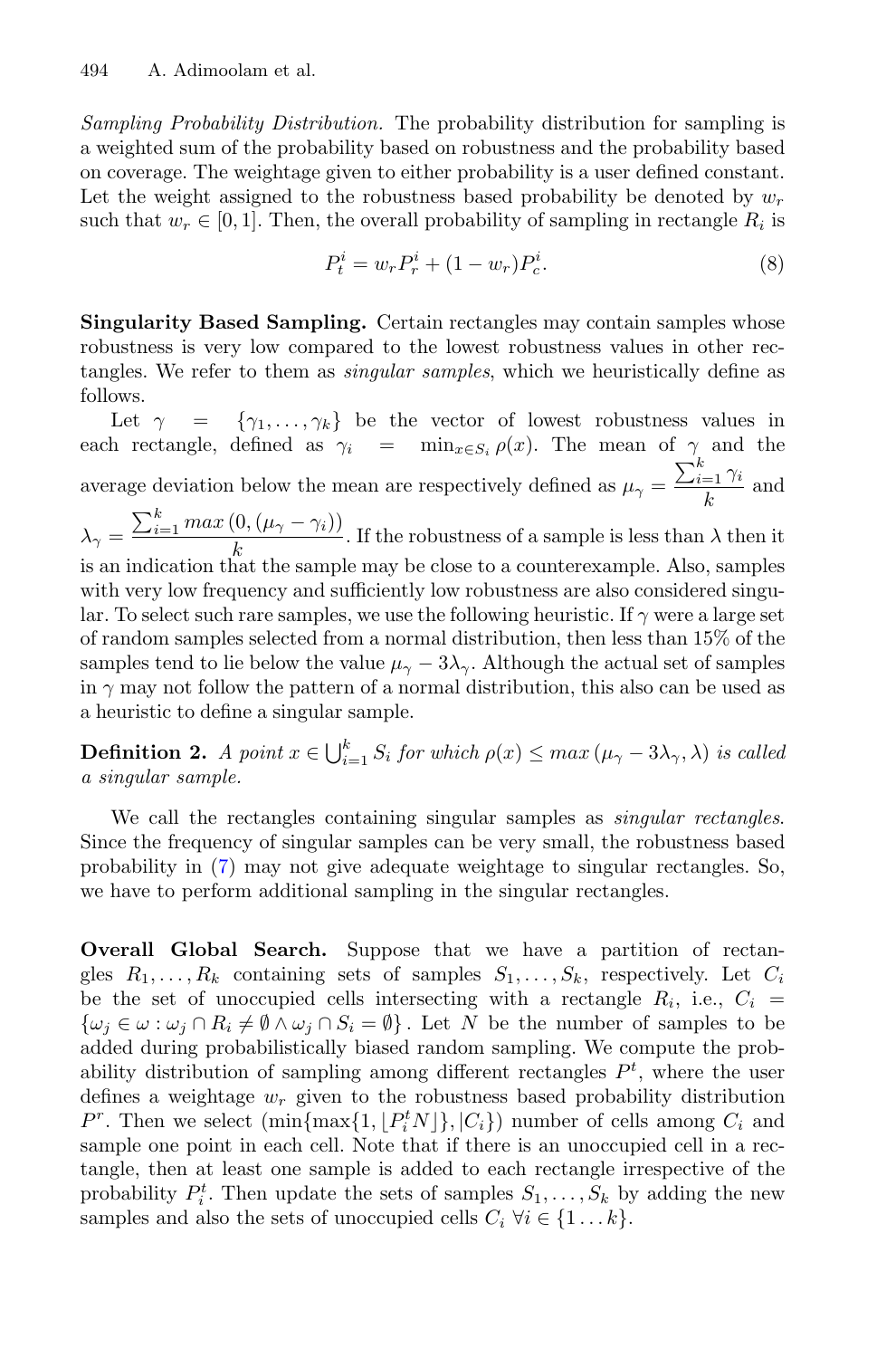Next, we perform sampling in each of the singular rectangles as follows. Let  $R_j$  be a singular rectangle, currently containing the set  $S_j$  of samples and a set  $C_i$  of unoccupied cells. Then we select min {max {K<sub>c</sub> – |S<sub>j</sub>|, 0}, |C<sub>j</sub>|} cells among the unoccupied cells  $C_i$ . Therefore, in the next iteration  $R_j$  contains at least  $K_c$  samples (if it has unoccupied cells) and is consequently subdivided. The procedure is repeated in each iteration until the time limit  $\overline{T}_g$  on global search is reached. Alternatively, we can also set a limit on the total number of samples for which robustness is evaluated. If we have not falsified yet, then we perform a number of local searches initialized at the lowest robustness samples of all the separate subrectangles, as described below.

#### **4.3 Local Search**

Suppose that we have K subrectangles  $R_1, \ldots, R_K$  after running global search for  $T<sub>q</sub>$  time. Let L be the set of the lowest robustnes points of different rectangles. If the property is not yet falsified, then we use the lowest robustness points of different rectangles to initialize a local search based falsification algorithm. In our implementation, we used the state-of-the-art *Covariance matrix adaptive evolutionary search* (CMA-ES) algorithm [\[21](#page-20-6)] in the local search phase. The essence of the CMA-ES algorithm can be briefly described as follows. It is a randomized black box method which selects samples based on a multivariate normal distribution having a mean and a covariance matrix as parameters. Based on the robustness of a population of points evaluated in an iteration, the mean and covaraiance matrix of the search distribution are updated for the next sampling iteration. The procedure generally coverges to a locally optimum point or finds a counterexample. It may happen that the set of sampled points do not contain enough information to derive a reliable estimation of a covariance matrix for an efficient update. Therefore, good initializations of the mean and covariance matrix are crucial. In our algorithm, the global search provides initialization guidance as follows. We have a number of subrectangles formed by classification, that contain sets of samples. So, we can initialize in one the following ways: (1) Each of the lowest robustness points of different rectangles, i.e., the points in  $L$  can be selected for initialization with covariance as identity (the order of selection is according to their robustness values, with the lowest robustness tested first); (2) The mean and covariance are initialized as that of those points in L whose robustness is less than the average robustness of samples in L.  $(3)$  The mean and covariance are initialized as that of all the points in L. With such initialization guidance from our global search procedure described earlier, this local search procedure can become more effective in falsification.

#### **4.4 Overall Falsification Algorithm**

The overall falsification algorithm consists of iteratively doing global search for a threshold time and then doing local search. We give an outline of the algorithm below.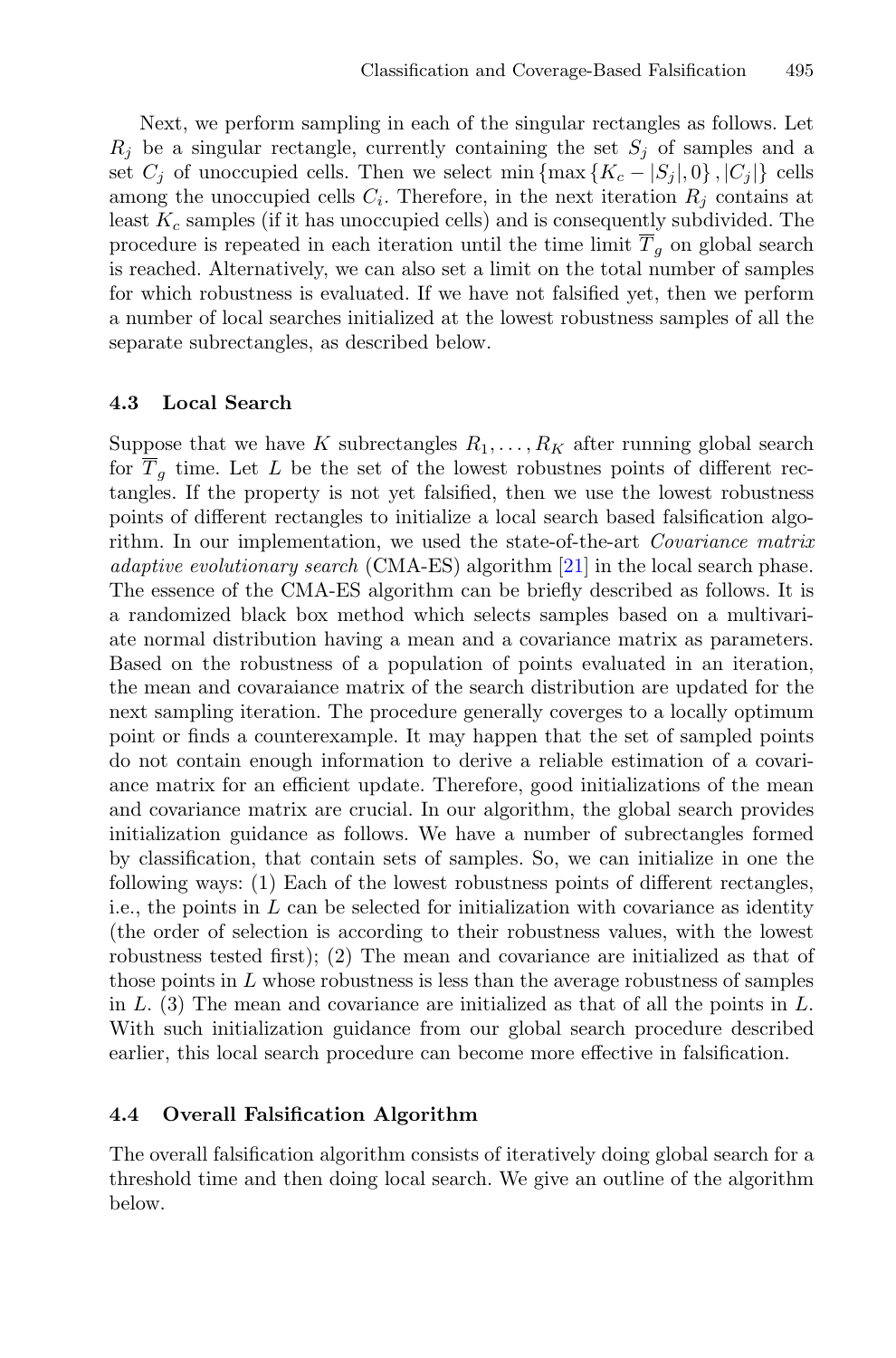- Step 1: *Initialization.* In the first step, we evaluate the robustness of N uniformly selected points in the search space  $R$  and store them as a set of samples S.
- Step 2: *Global search phase*: We perform a number of global search iterations until a time limit is attained. Each global search iteration consists of the following three steps executed one after the other. (i) The first step is classification, where new rectangles are constructed by classifying and consequently subdividing the existing rectangles that contain more than a threshold  $K_c$ of samples. (ii) The second step involves probabilistically biased sampling based on the coverage and robustness values of samples in different rectangles. The specific procedure is explained earlier in the Section on overall global search. (iii) The third step is singularity based sampling. This procedure is also explained earlier in the Section on overall global search.
- Step 3: *Local search phase.* If no counterexample is found in the global search phase, then we perform the local search based on the set of low robustness points in different rectangles. The specific procedure is explained earlier in the Section on local search.
- Step 5: If not falsified during local search, then continue global search iterations i.e. go to Step 3.
- Step 6: If not falsified, then alternate with local search, i.e. go to Step 4.

We can now state an important completeness property of our overall falsification algorithm for the class of the systems [\(2\)](#page-4-1) satisfying the assumption that We can now state an important completeness property of our overall falsification algorithm for the class of the systems (2) satisfying the assumption that the mapping  $\hat{\Phi}$  is continuous in the nominal parameters and th parameters.

**Theorem 1.** If an  $\epsilon$ -robust counterexample exists, then there exists a grid cell *size*  $\Delta$  *and a global search time*  $\overline{T}_q$  *so that our algorithm finds a counterexample.* 

*Sketch of proof.* The theorem can be directly established from Lemma [1.](#page-6-1) Indeed, the condition in this lemma is always satisfied by our algorithm since, by construction, after each iteration the cell occupancy of the samples always strictly increases. So, for sufficient  $T<sub>q</sub>$ , the falsification is guaranteed if an  $\epsilon$ -robust counterexample exists.

## **5 Experimental Results**

In our experiments, we compare the performance of a MATLAB implementa- $\{\tan^2 \text{ with the following standard approaches: CMA-ES, Simulated Annealing,}\}$  $\{\tan^2 \text{ with the following standard approaches: CMA-ES, Simulated Annealing,}\}$  $\{\tan^2 \text{ with the following standard approaches: CMA-ES, Simulated Annealing,}\}$ Global Nelder-Mead algorithm implementations (integrated in Breach [\[9](#page-19-8)]), and the S-TaLiRo tool [\[2](#page-19-11)] by setting Simulated Annealing as optimization algorithm<sup>[3](#page-13-1)</sup>.

<span id="page-13-0"></span> $^{\rm 2}$  We use the robustness evaluation function from the Breach toolbox available in October 2016, on the site [https://people.eecs.berkeley.edu/](https://people.eecs.berkeley.edu/~donze/breach_page.html)∼donze/breach page.html.

<span id="page-13-1"></span><sup>&</sup>lt;sup>3</sup> We used the latest version available in October 2016, on the site [https://sites.google.](https://sites.google.com/a/asu.edu/s-taliro/home) [com/a/asu.edu/s-taliro/home.](https://sites.google.com/a/asu.edu/s-taliro/home)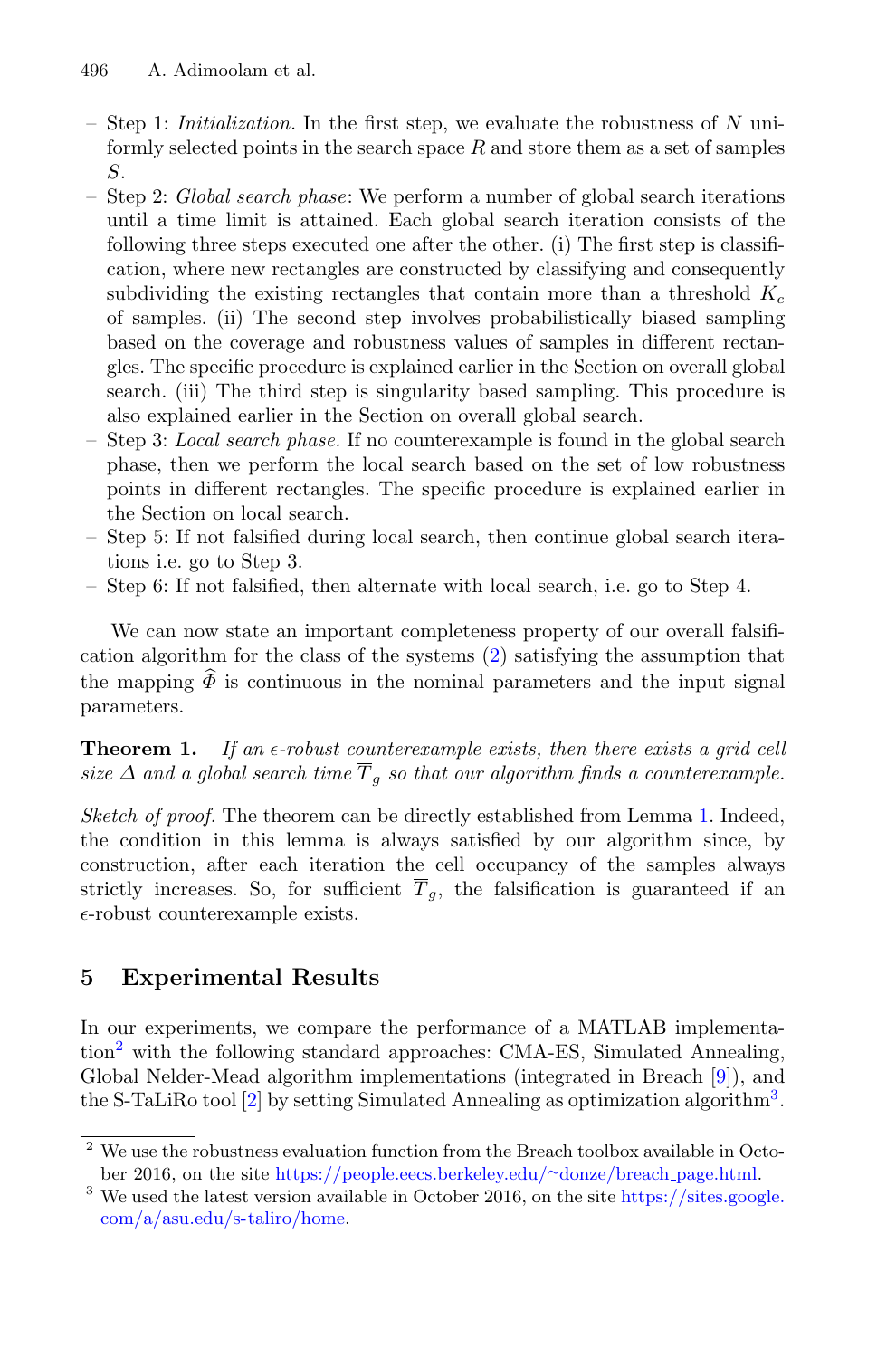Experiments were performed on a computer with 1.4 GHz processor with 4 GB RAM, running MATLAB R2015 64-bit version. Also, we compare with a random sampling method, where in each iteration a pseudo-randomly selected point is tested only if it falls in a grid cell wherein no other point has been previously tested. The grid used in this method is the same as the grid chosen in our falsification approach. We will call this method as grid based random sampling, for the sake of reference during comparison.

### <span id="page-14-0"></span>**5.1 Automative Powertrain Control**

We consider a Simulink model of a closed loop of an Automative Powertrain Control subsystem (PTC). The model contains a representation of an internal combustion engine and an embedded software controller for the air-to-fuel ratio within the engine (see [\[11](#page-19-6)] for more details). Here, we focus on the input-output behavior, considering the internal model as a blackbox. The model has three input signals, Pedal Angle Engine Speed and Sensor Offset. The air-to-fuel  $(A/F)$ ratio, denoted by  $\eta$ , is an output signal for which the following safety requirement was stated in [\[11](#page-19-6)]:  $\phi = \Box_{[5,10]}$  ( $\eta < 0.5$ ).

*Input Signal Settings.* Compared to [\[11](#page-19-6)], we consider a smaller input range for the Pedal Angle as [0, 40] and fix the Engine Speed and Sensor Offset as 1000 and 1, respectively. Reducing the ranges makes the properties more robust and consequently difficult to falsify. The time horizon is 50s. We use piecewise constant signal for testing, where the Pedal Angle is parameterized by 10 uniformly spaced control points in the time horizon. Thus, we have a 10 dimensional search space  $X$ .

*Algorithm Setting.* For our algorithm, the threshold number of samples for hyperplane classification  $K_c$  is 100. The global search time is  $\overline{T}_q = 2000s$ . The local search is initialized with the lowest robustness point found during global search and allowed to run until falsification. Cell partitioning  $\omega$  consists of hypercubes of side length  $\epsilon = 4$ . We consider equal weightage for robustness based probability and coverage based probability for sampling during global search, i.e.,  $w_r = 0.5$ .

*Results.* Our algorithm (classification guided global search + local search) successfully found a counterexample in less than 3000s for all seeds. As an estimate of the classification frequency, the final number of separate rectangles constructed for while testing the first seed were 30. In comparison, the tool S-TaLiRo could falsify but took 4481s. The grid based random sampling found a falsifier for only the seeds 15000 and 20000, but failed to do so on the other seeds before maximum time limit was reached. The other methods were not successful in finding a falsifier within the default stopping time of 5000s. Both the CMA-ES and Nelder-Mead became stuck without reduction in robustness value until the default stopping time was reached. The results are presented in Table [1.](#page-16-0) We note that for any fixed seed for random sampling, these results are reproducible.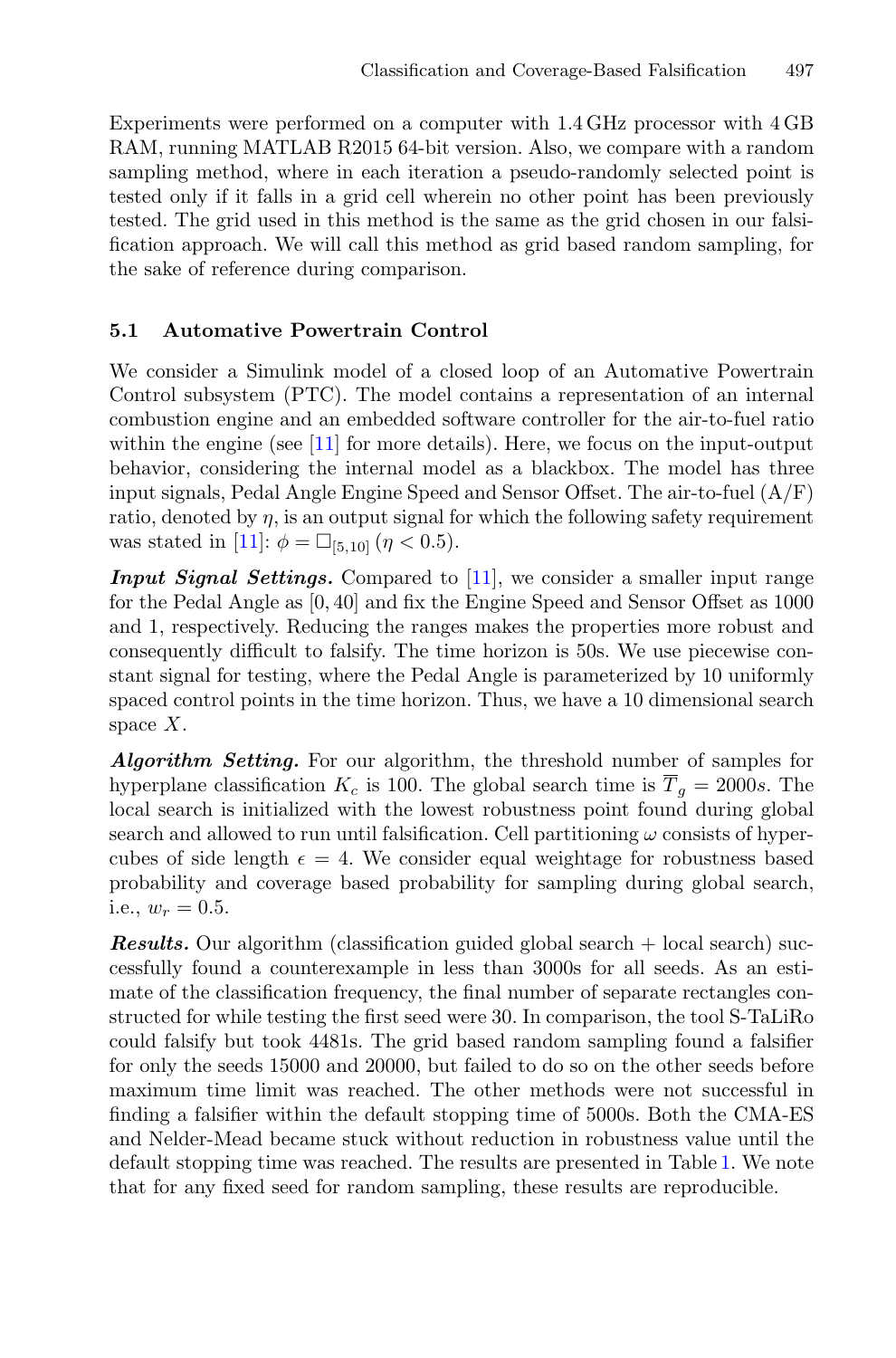## <span id="page-15-1"></span>**5.2 Automatic Transmission**

We consider the benchmark model of an Automatic Transmission control system, which appeared in  $[20]^4$  $[20]^4$  $[20]^4$ . The system has two input signals, called throttle and break, respectively, and two output signals, called the engine speed, denoted w (RPM), and the vehicle speed, denoted v (mph). The property states that if the engine speed stays below a value  $\overline{w}$ , then the vehicle speed v does not exceed a threshold  $\bar{v}$  within 10s. We specify the values of  $\bar{w}$  and  $\overline{v}$  to be 2520 and 50, respectively, which gives the following STL property: states that if the engine speed stays below<br>
v does not exceed a threshold  $\overline{v}$  within 10<br>  $\overline{v}$  to be 2520 and 50, respectively, which<br>  $\phi = \neg ((\Diamond_{[0,10]} v > 50) \land (\Box w \le 2520))$  [\[20\]](#page-20-10).

*Input Signal and Parameter Settings.* Initially, the vehicle is at rest, when  $v = 0$  and  $w = 0$ . For the input signals, we consider smaller ranges than specified in [\[20](#page-20-10)], which makes the property  $\phi$  more robust. Henceforth, the throttle signal is allowed to vary between [35, 100] and the break is allowed to vary between [0, 40]. The time horizon is set to 30s. We use piecewise constant input signals for testing, where the throttle signal is parametrized by 7 control points and the break has 3 control points. Thus, we have a  $7 + 3 = 10$  dimensional search space.  $\phi$ .

*Algorithm Setting*. For our algorithm, the threshold number of samples of hyperplane classification  $K_c$  is 70. The global search time is  $\overline{T}_q = 500$ s, while maximum time for local search is  $\overline{\tau}_l = 2000$ s. Cell partitioning  $\omega$  consists of hypercubes of side length  $\epsilon = 4$ . We consider equal weightage for robustness based probability and coverage based probability for sampling during global search, i.e.,  $w_r = 0.5$ .

*Results.* Our algorithm (classification guided global search + local search) successfully found a counterexample in less than 2000s for all tested seeds. As an indication of the number of classification operations that occurred, the final number of separate rectangles constructed for while testing the first seed were 31. In comparison, the CMA-ES found a falsifier for two seeds 5000 and 15000 within 2000s but failed to do so on the other seeds. The other methods were not successful in finding a falsifier within the default stopping time of 3000s. For this example, S-TaLiRo became stuck around a local optimum without any significant reduction in robustness value. The results are presented in Table [1.](#page-16-0) We note that for any fixed seed for random sampling, these results are reproducible.

## **5.3 Industrial Example**

We present results for an air path controller for an automotive fuel cell (FC) application. The system contains an FC stack that generates electrical power to provide torque to the vehicle drivetrain. The system is composed of an air compressor and the air path through the FC stack. The system takes as input

<span id="page-15-0"></span><sup>4</sup> The model and property description of this benchmark is available at the site of the workshop Applied Verification for Continuous and Hybrid Systems, ARCH 2014– 2015, [http://cps-vo.org/node/12116.](http://cps-vo.org/node/12116)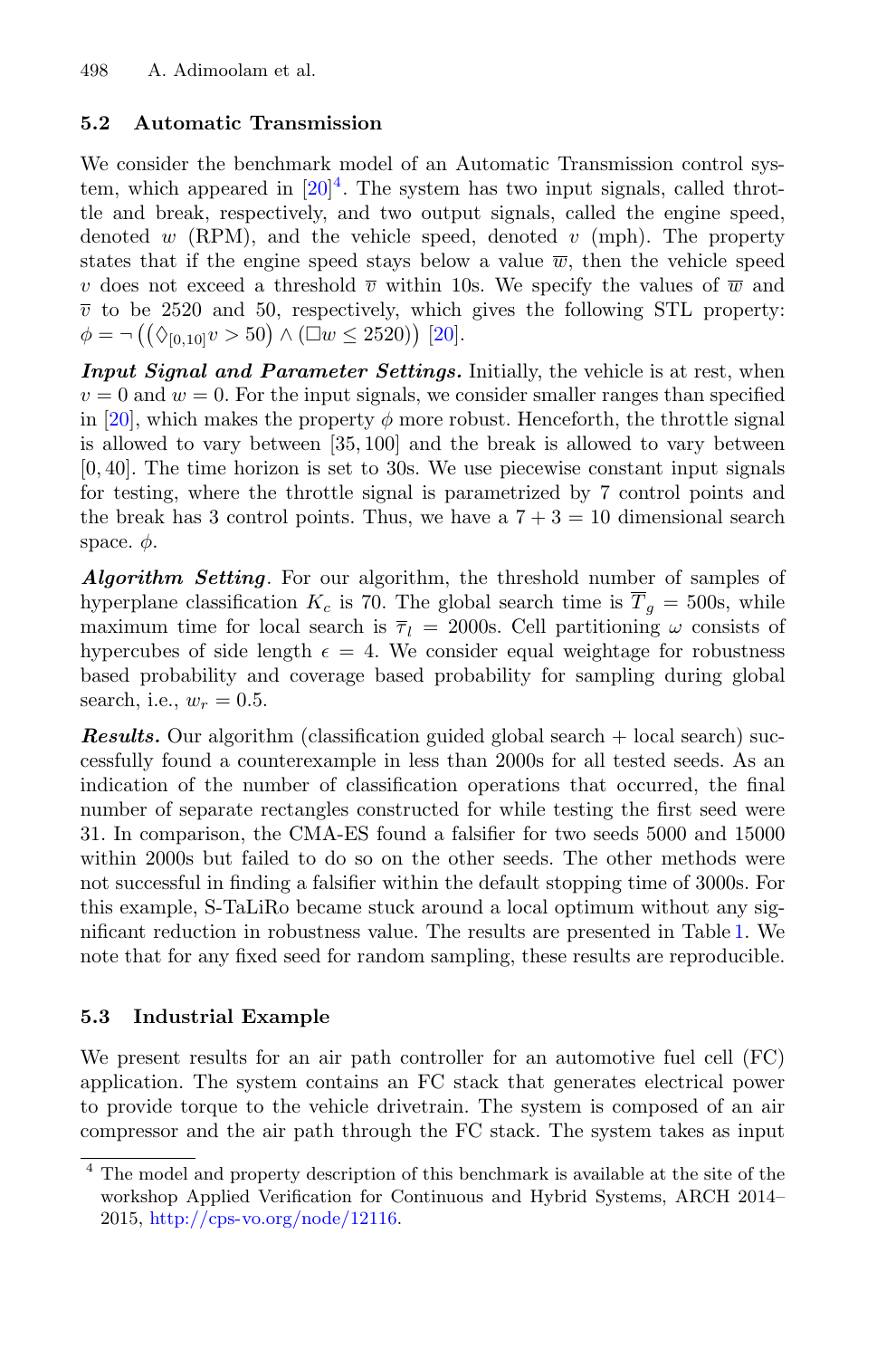<span id="page-16-0"></span>

| Solver                                              | Seed     | Computation time (secs) |                            | Falsification |              |
|-----------------------------------------------------|----------|-------------------------|----------------------------|---------------|--------------|
|                                                     |          | <b>PTC</b>              | Aut. Trans                 | <b>PTC</b>    | Aut. Trans   |
| Hyperplane<br>$classification +$<br>$CMA-ES-Breach$ | 0        | 2891                    | 996                        | √             | √            |
|                                                     | 5000     | 2364                    | 1382                       | ✓             | √            |
|                                                     | 10000    | 2101                    | 1720                       | ✓             | ✓            |
|                                                     | 15000    | 2271                    | 1355                       | $\checkmark$  | $\checkmark$ |
| $CMA-ES-Breach$                                     | $\Omega$ | T.O. (5000)             | T.O. (2000)                |               |              |
|                                                     | 5000     | T.O. (5000)             | 1302                       |               | ✓            |
|                                                     | 10000    | T.O. (5000)             | T.O. (2000)                |               |              |
|                                                     | 15000    | T.O. (5000)             | 1325                       |               | ✓            |
| Grid based<br>random sampling                       | $\Omega$ | T.O. (5000)             | T.O. (2000)                |               |              |
|                                                     | 5000     | T.O. (5000)             | T.O. (2000)                |               |              |
|                                                     | 10000    | 3766                    | T.O. (2000)                | ✓             |              |
|                                                     | 15000    | 268                     | T.O. (2000)                | ✓             |              |
| S-TaLiRo (Simulated Annealing)                      |          | 4481                    | T.O. (3000)                | $\checkmark$  |              |
| S-TaLiRo (Simulated Annealing)                      |          | 4481                    | Default stopping<br>(3300) | ✓             |              |

**Table 1.** Experimental results

*T.O.*: Exceeded indicated time out limit.

*Seed*: Index for a sequence of random numbers in MATLAB. *Solver*: Algorithm used for falsification. *Computation time*: Amount of time (in seconds) until falsification or default stopping after the time limit in parentheses. Computation time is reported for a computer with 1.4 GHz processor and 4 GB RAM, running MATLAB R2015 64-bit version. *Falsification*: Boolean variable indicating whether the algorithm could falsify the property.

requested current from the stack and ambient temperature. The outputs are desired air flow rate and the measured air flow rate through the FC stack. The goal is for the stack air flow rate to maintain accurate regulation when current request "disturbances" are presented to the system. System performance (called *responsiveness*) crucially depends on accurate and timely regulation of the air flow to the commanded reference. The corresponding specification for the system can be described informally as follows: when there is a step input of current request, there is a rise-time requirement on the output air flow that should be satisfied. Details about the system and the specifications are proprietary and so are suppressed here.

We analyze a Simulink model of the FC system, which contains representations of the FC system along with its controller. The model is complex, containing several thousands of Simulink blocks; simulations over the selected time horizon are expensive to perform, each taking approximately 1 to 2 min. The MATLAB implementation of the hyperplane classification algorithm with local search is applied to the model, and the results are compared to the same algorithms used in Sects. [5.1](#page-14-0) and [5.2.](#page-15-1)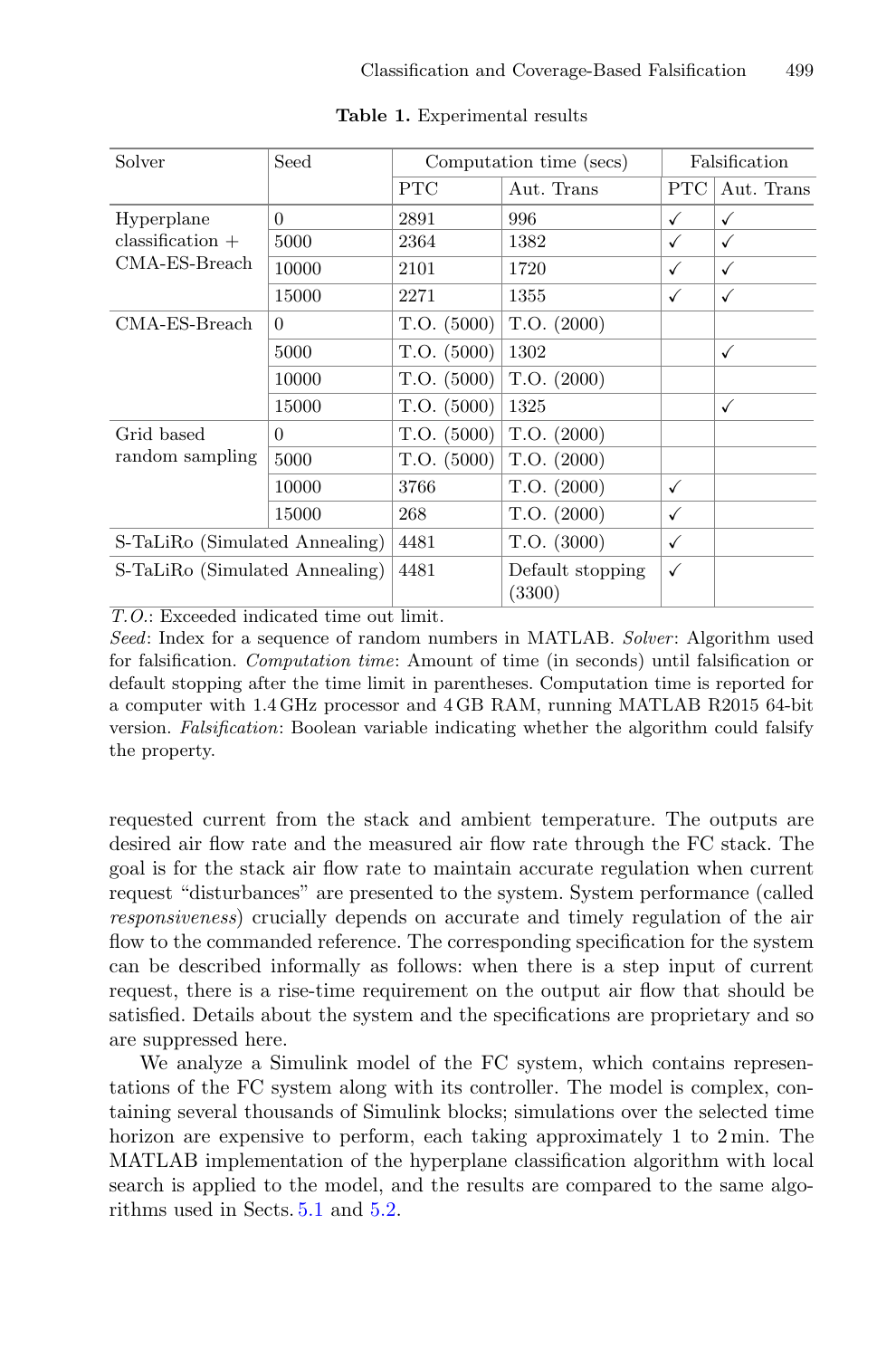For our method, we performed the tests using two different cell partitions. Cell partition A is large and corresponds to a small number of grid elements; cell partition B is smaller (each dimension of the search space is 1/5 the size of the grid elements in partition A). Thus, partition B corresponds to a significantly larger number of grid elements.

Table [2](#page-17-0) provides the results. As can be seen in the table, using cell partition A with our method performs much better than with partition B. This can be attributed to the fact that, for partition A, the classification phase of the search spends less time in regions close to regions that have already been explored, as compared to partition B. This demonstrates that the selected cell partition size has a significant impact on the performance of our technique.

<span id="page-17-0"></span>

| Solver                                                          | Seed           | Computation time (sec.) | Falsification |
|-----------------------------------------------------------------|----------------|-------------------------|---------------|
| $Hyperplane classification +$                                   | 1              | 406                     | $\checkmark$  |
| CMA-ES-Breach (cell<br>partition: $A$ <sup>†</sup>              |                | 1383                    | ✓             |
|                                                                 |                | T.O.                    |               |
|                                                                 |                | 794                     | $\checkmark$  |
| Hyperplane classification +                                     | 1              | 409                     | ✓             |
| CMA-ES-Breach (cell                                             | 2              | T.O.                    |               |
| partition: $B^{\dagger}$                                        | 3              | T.O.                    |               |
|                                                                 | 4              | T.O.                    |               |
| $CMA-ES$ Breach <sup>†</sup>                                    | 1              | 314                     | $\checkmark$  |
|                                                                 |                | 1418                    |               |
|                                                                 |                | T.O.                    |               |
|                                                                 |                | 1316                    | $\checkmark$  |
| Uniform random <sup>†</sup> sampling                            |                | 396                     | ✓             |
|                                                                 |                | 786                     | ✓             |
|                                                                 |                | 2241                    | ✓             |
|                                                                 |                | T.O.                    |               |
| S-TaLiRo (Simulated Annealing) <sup><math>\ddagger</math></sup> | 1              | 310                     | $\checkmark$  |
| sampling                                                        | $\overline{2}$ | T.O.                    |               |
|                                                                 | 3              | 671                     | $\checkmark$  |
|                                                                 |                | T.O.                    |               |
| Global Nelder-Mead-Breach <sup>†</sup>                          |                | 1501                    | ✓             |

**Table 2.** Results for fuel cell example.

*T.O.*: Exceeded time out limit of 2700 s.

‡: Times reported are from machines running Dell Precision, with a Xeon processor (2.3 GHz), with 64 GB of RAM, running a 64 bit version of Windows 7 Ultimate, SP1.

<sup>†</sup>: Times reported are from machines running Dell Precision, with a Xeon processor (2.13 GHz), with 24 GB of RAM, running a 64 bit version of Windows 7 Ultimate, SP1.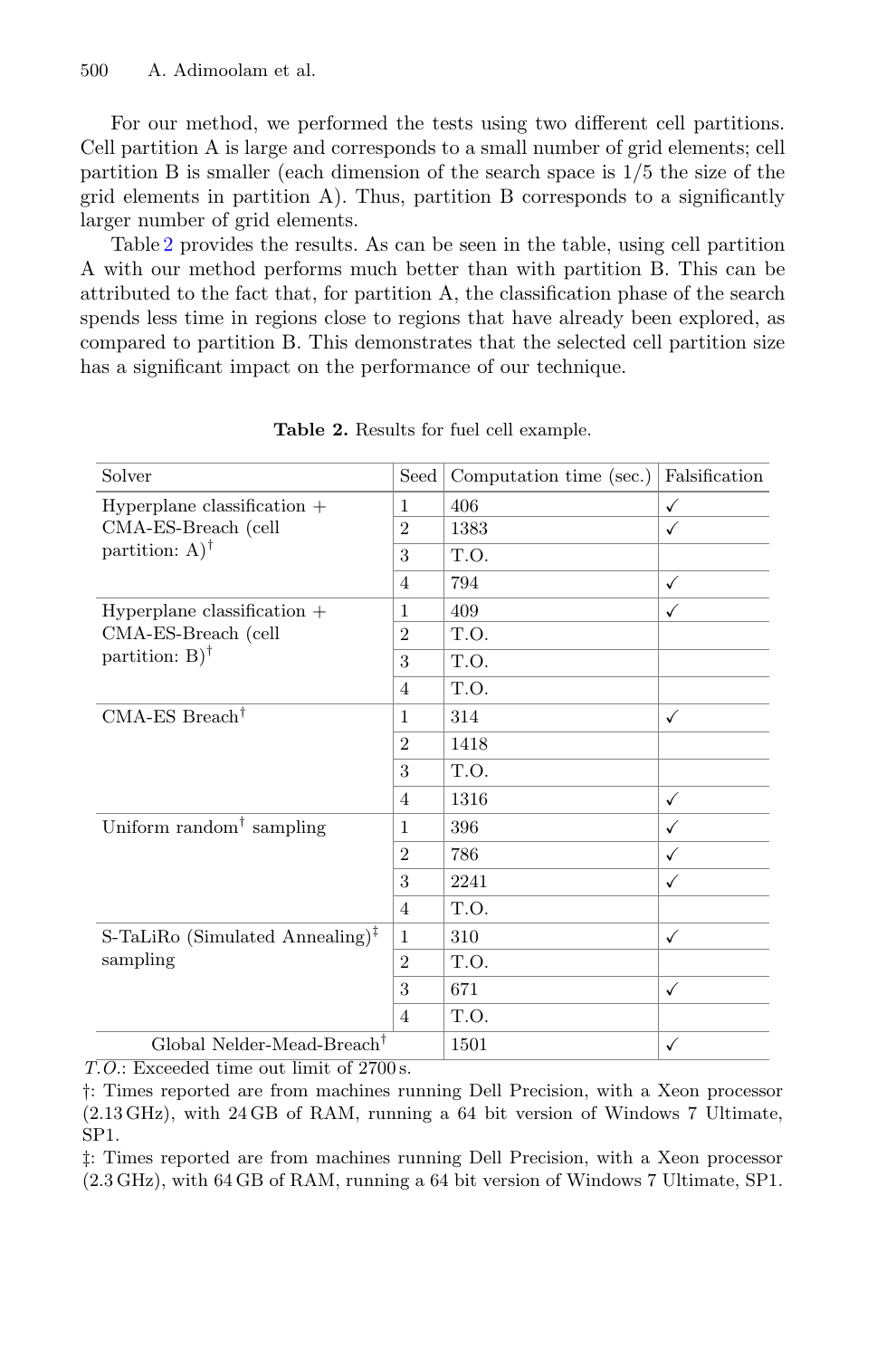Also, the table shows that the CMA-ES fails to find falsifying behaviors in 2 of the 4 cases, which demonstrates better performance than our technique using partition B but poorer performance than our technique using partition A. The uniform random sampling approach is able to find falsifying traces in all but one case, and the computation times for the successful cases are comparable to our technique using partition A, though we note that the computation times for our technique are lower than the uniform random method, for the cases where falsifying traces are found. The S-TaLiRo approach fails to find falsifying traces in 2 of the 4 cases, which is less than the number of times our technique is successful, using partition A. The Nelder-Mead algorithm is able to identify a falsifying trace in about 25 min, which is longer than the 3 successful cases of our technique, using partition A.

The above results show mixed results for our technique for this example, as compared to the other falsification approaches. This could be due to any of several factors. We observe that for this example, comparing against the falsification techniques that we selected, only a relatively small number of simulations are required to find falsifying traces, when they are found at all. This may suggest that either the model is not robust, in the sense that there may be many disconnected regions in the search space that correspond to falsifying behaviors, or that the robustness function is rather monotone or simple. It may be that for systems with these qualities, the benefits provided by the hyperplane classification approach are outweighed (or at least offset) by the overhead that it requires.

## **6 Conclusions**

We have presented a novel falsification algorithm that maintains a balance between convergence towards low robustness points and enhancing global coverage. We accomplish this by intelligently subdividing the search space and subsequently biasing the density of random sampling in different sub-regions. For the subdivision, we use hyperplane classifiers akin to support vector machines, which tries to focus effort on low robustness regions of the search space. We demonstrated the efficiency of our algorithm by falsifying properties on benchmark examples, which other approaches failed to falsify. Also, we demonstrated that the approach could be applied to industrial systems by describing a successful application on an automotive hydrogen fuel cell example. Future work includes investigating new coverage measures, such as the combinatorial entropy notion from the domain of physics to measure the degree of randomness in the distribution of points. In addition, global search and local search can be done in a multi-resolution manner, that is if local search leads to a promising region, global search can then be done within the region using a more refined grid.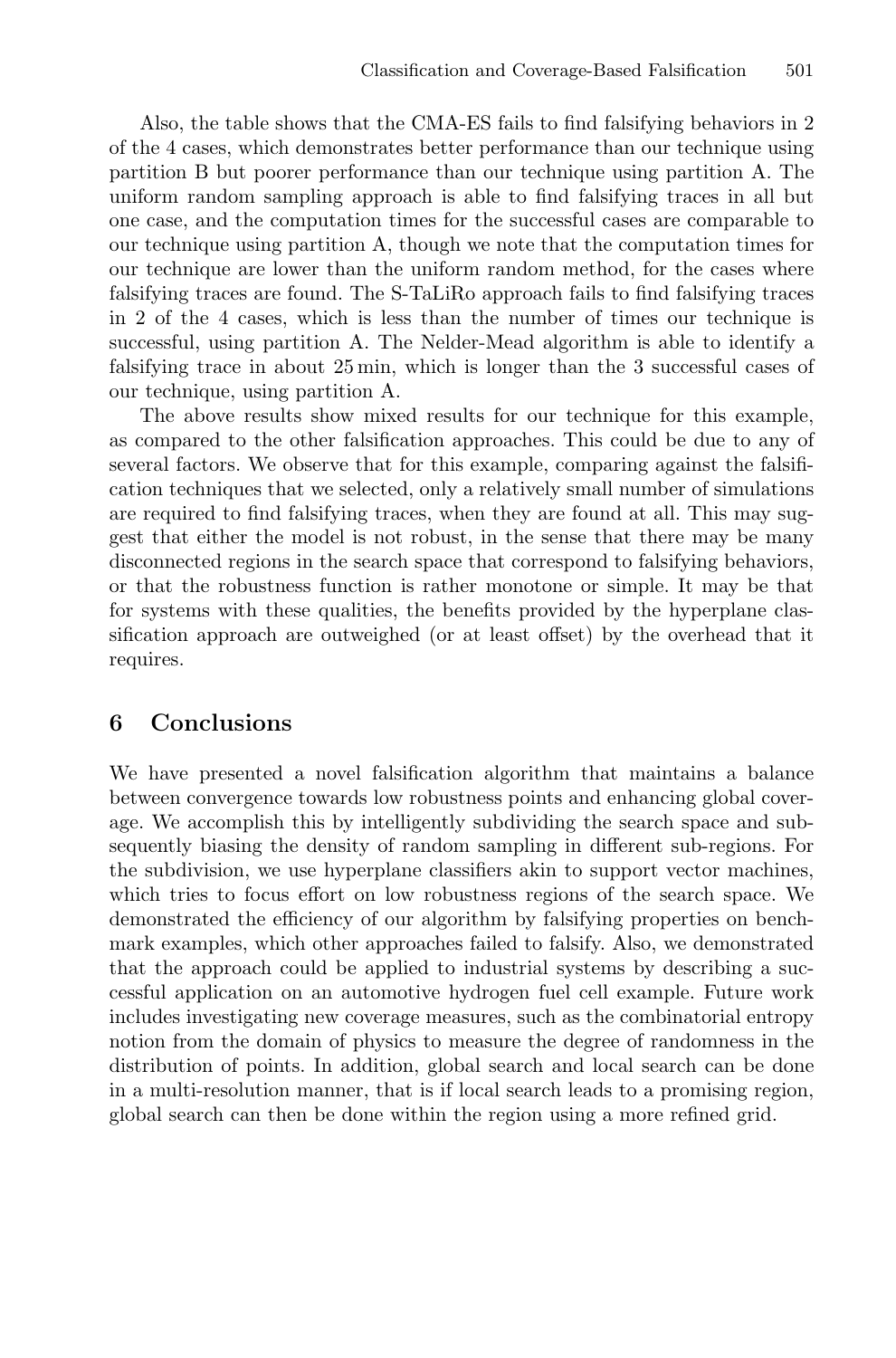## <span id="page-19-0"></span>**References**

- 1. Althoff, M., Krogh, B.: Zonotope bundles for the efficient computation of reachable sets. In: 2011 50th IEEE Conference on Decision and Control and European Control Conference (CDC-ECC), pp. 6814–6821, December 2011
- <span id="page-19-11"></span>2. Annpureddy, Y., Liu, C., Fainekos, G., Sankaranarayanan, S.: S-TaLiRo: a tool for temporal logic falsification for hybrid systems. In: Abdulla, P.A., Leino, K.R.M. (eds.) TACAS 2011. LNCS, vol. 6605, pp. 254–257. Springer, Heidelberg (2011). doi[:10.1007/978-3-642-19835-9](http://dx.doi.org/10.1007/978-3-642-19835-9_21) 21
- <span id="page-19-1"></span>3. Bouissou, O., Goubault, E., Putot, S., Tekkal, K., Vedrine, F.: HybridFluctuat: a static analyzer of numerical programs within a continuous environment. In: Bouajjani, A., Maler, O. (eds.) CAV 2009. LNCS, vol. 5643, pp. 620–626. Springer, Heidelberg (2009). doi[:10.1007/978-3-642-02658-4](http://dx.doi.org/10.1007/978-3-642-02658-4_46) 46
- <span id="page-19-2"></span>4. Chen, X., Ábrahám, E., Sankaranarayanan, S.: Flow\*: an analyzer for non-linear hybrid systems. In: Sharygina, N., Veith, H. (eds.) CAV 2013. LNCS, vol. 8044, pp. 258–263. Springer, Heidelberg (2013). doi[:10.1007/978-3-642-39799-8](http://dx.doi.org/10.1007/978-3-642-39799-8_18) 18
- <span id="page-19-14"></span>5. Cortes, C., Vapnik, V.: Support-vector networks. Mach. Learn. **20**(3), 273–297 (1995)
- <span id="page-19-5"></span>6. Dang, T., Nahhal, T.: Coverage-guided test generation for continuous and hybrid
- <span id="page-19-9"></span>systems. Formal Methods Syst. Des. **34**(2), 183–213 (2009) 7. Deshmukh, J., Jin, X., Kapinski, J., Maler, O.: Stochastic local search for falsification of hybrid systems. In: Finkbeiner, B., Pu, G., Zhang, L. (eds.) ATVA 2015. LNCS, vol. 9364, pp. 500–517. Springer, Cham (2015). doi[:10.1007/](http://dx.doi.org/10.1007/978-3-319-24953-7_35) [978-3-319-24953-7](http://dx.doi.org/10.1007/978-3-319-24953-7_35) 35
- <span id="page-19-10"></span>8. Dietterich, T.G., Lathrop, R.H., Lozano-Pérez, T.: Solving the multiple instance problem with axis-parallel rectangles. Artif. Intell. **89**(1), 31–71 (1997)
- <span id="page-19-8"></span>9. Donz´e, A.: Breach, a toolbox for verification and parameter synthesis of hybrid systems. In: Touili, T., Cook, B., Jackson, P. (eds.) CAV 2010. LNCS, vol. 6174, pp. 167–170. Springer, Heidelberg (2010). doi[:10.1007/978-3-642-14295-6](http://dx.doi.org/10.1007/978-3-642-14295-6_17) 17
- <span id="page-19-13"></span>10. Donz´e, A., Maler, O.: Robust satisfaction of temporal logic over real-valued signals. In: Chatterjee, K., Henzinger, T.A. (eds.) FORMATS 2010. LNCS, vol. 6246, pp. 92–106. Springer, Heidelberg (2010). doi[:10.1007/978-3-642-15297-9](http://dx.doi.org/10.1007/978-3-642-15297-9_9) 9
- <span id="page-19-6"></span>11. Dreossi, T., Dang, T., Donz´e, A., Kapinski, J., Jin, X., Deshmukh, J.V.: Efficient guiding strategies for testing of temporal properties of hybrid systems. In: Havelund, K., Holzmann, G., Joshi, R. (eds.) NFM 2015. LNCS, vol. 9058, pp. 127–142. Springer, Cham (2015). doi[:10.1007/978-3-319-17524-9](http://dx.doi.org/10.1007/978-3-319-17524-9_10) 10
- <span id="page-19-3"></span>12. Dreossi, T., Dang, T., Piazza, C.: Parallelotope bundles for polynomial reachability. In: Proceedings of the 19th International Conference on Hybrid Systems: Computation and Control, HSCC 2016, Vienna, Austria, 12–14 April 2016, pp. 297–306 (2016)
- <span id="page-19-7"></span>13. Esposito, J.M., Kim, J., Kumar, V.: Adaptive RRTs for validating hybrid robotic control systems. In: Erdmann, M., Overmars, M., Hsu, D., van der Stappen, F. (eds.) Algorithmic Foundations of Robotics VI. STAR, vol. 17, pp. 107–121. Springer, Heidelberg (2005). doi[:10.1007/10991541](http://dx.doi.org/10.1007/10991541_9) 9
- <span id="page-19-12"></span>14. Fainekos, G.E., Pappas, G.J.: Robustness of temporal logic specifications. In: Havelund, K., Núñez, M., Roşu, G., Wolff, B. (eds.) FATES/RV-2006. LNCS, vol. 4262, pp. 178–192. Springer, Heidelberg (2006). doi[:10.1007/11940197](http://dx.doi.org/10.1007/11940197_12) 12
- <span id="page-19-4"></span>15. Fan, C., Qi, B., Mitra, S., Viswanathan, M., Duggirala, P.S.: Automatic reachability analysis for nonlinear hybrid models with C2E2. In: Chaudhuri, S., Farzan, A. (eds.) CAV 2016. LNCS, vol. 9779, pp. 531–538. Springer, Cham (2016). doi[:10.](http://dx.doi.org/10.1007/978-3-319-41528-4_29) [1007/978-3-319-41528-4](http://dx.doi.org/10.1007/978-3-319-41528-4_29) 29